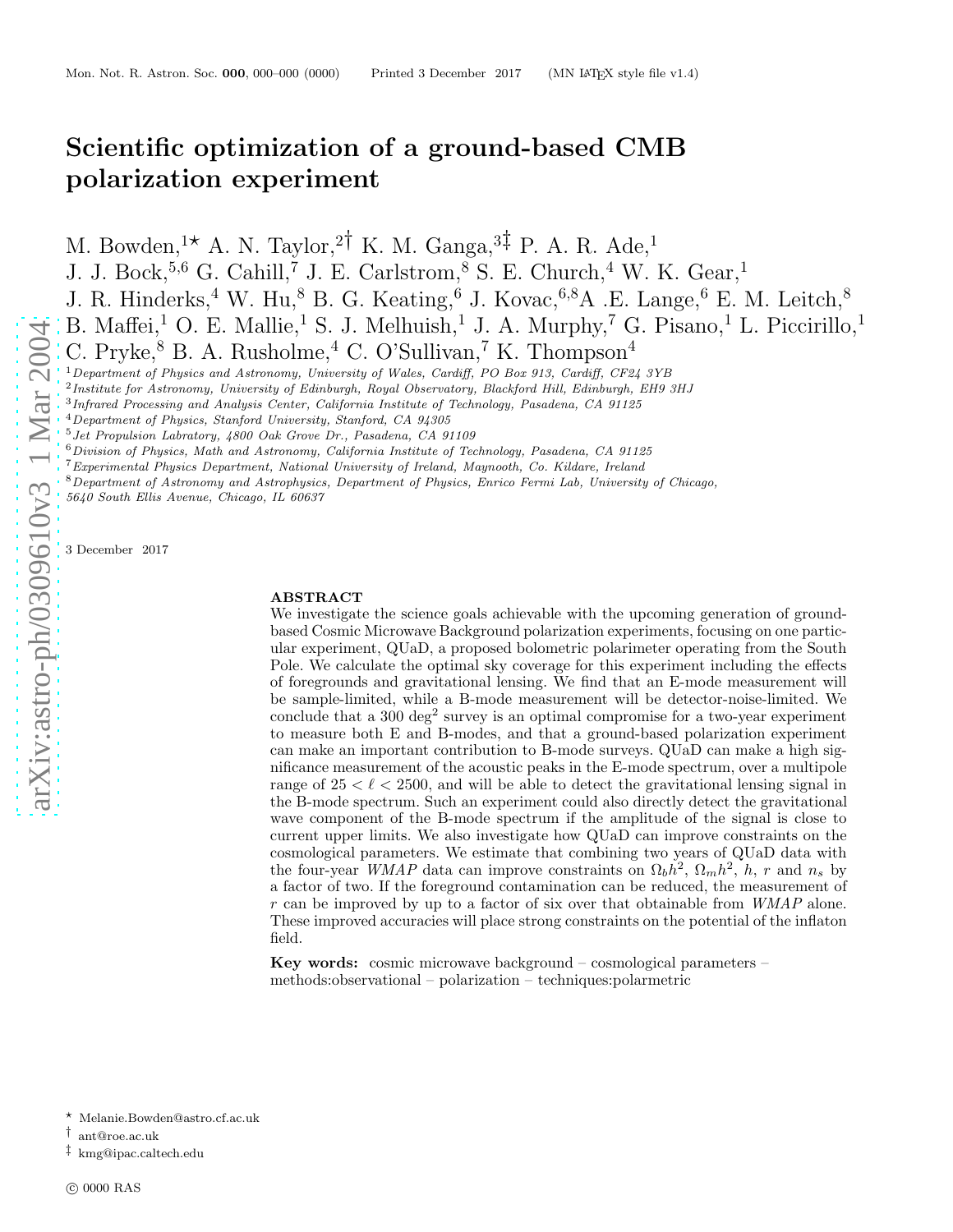# 1 INTRODUCTION

The Cosmic Microwave Background (CMB) has proven to be a powerful cosmological probe. Successive generations of experiments have provided a stringent test for the standard Big Bang paradigm and increasingly sensitive measurements of the temperature power anisotropies have led to tight constraints on many of the fundamental cosmological parameters. However, as well as fluctuations in the CMB temperature field, there are also anisotropies in the linear polarization of the CMB. These polarization fluctuations have recently been detected by the DASI experiment (Kovac et al. 2002) and the correlation between the temperature and polarization has been measured by the Wilkinson Microwave Anisotropy Probe (WMAP) satellite (Kogut et al. 2003). However, to make full use of the CMB, higher sensitivity high resolution polarized measurements are needed. This is the challenge facing the next generation of CMB experiments.

While it is desirable to observe the CMB temperature field from space, to remove atmospheric noise, this is not as important for polarization experiments since the atmospheric emission is not expected to be linearly polarized (Keating et al. 1998). Therefore, by integrating deeply on relatively small patches of sky (Jaffe, Kamionkowski & Wang, 2000) it is possible to make a measurement of the polarization anisotropies with a comparable signal-to-noise ratio to a satellite experiment on all but the largest angular scales.

The survey design for a ground-based experiment will depend upon the specific science goals of the experiment. In this paper we investigate observing strategies and sky coverage for the forthcoming generation of ground-based CMB polarization experiments, taking into account foreground issues. We will also show how ground-based polarization measurements can help to tighten constraints on the cosmological model.

To be concrete, we focus on one particular experiment, QUaD (QUEST: Q and U Extra-galactic Sub-millimetre Telescope, and DASI: Degree Angular Scale Interferometer). This is a proposal to install  $\text{QUEST}^3$ , a high-resolution bolometric array polarimeter, on the azimuth-elevation mount of the DASI $^{\P}$  instrument. The experiment plans to begin observing from the South Pole in 2005 (Church et al. 2003).

The remainder of the paper is set out as follows. In Section 2 we briefly review the physics of the CMB polarization. In Section 3 we present the formalism used in the investigation and in Section 4 we show how we have included the effects of foregrounds. Our cosmological model and definitions are presented in Section 5. In Section 6 we present our results for the survey design, and in Section 7 simulate polarization maps. The expected accuracies and multipole coverage of the power spectra are presented in Section 8, and in Section 9 we present the expected parameters constraints for the QUaD experiment. Our findings are summarized in Section 10. We also include an appendix in which we discuss the sensitivity definitions used in our calculations. We begin with a brief review of CMB polarization.

2 REVIEW OF CMB POLARIZATION

Detailed reviews of the CMB polarization are given by Zaldarriaga (2003) and Hu & White (1997). In this Section we give a brief overview of how the polarization field is generated and how it is parameterized.

#### 2.1 Parameterization of the polarization field

Typically, a linearly polarized source is quantified by the Q and U Stokes parameters, which give the differences in intensity between orthogonal polarization states. These quantities are convenient to measure experimentally, but are not invariant under a rotation of the co-ordinate system and so are difficult to compare to theoretical models. It is useful to define the quantities  $Q(\theta, \phi) \pm iU(\theta, \phi)$  which under rotation acts as a spin 2 quantity. By operating on  $Q \pm iU$ using spin raising and lowering operaters it is possible to obtain two rotationally invariant spin 0 fields,  $E(\theta, \phi)$  and  $B(\theta, \phi)$  (Zaldarriaga & Seljak, 1997). This represents the decompostion of the polarization field into different parity states, the E field is unchanged by a parity transformation, but the B field changes sign. These E and B fields can then be compared directly to theoretical predictions<sup>||</sup>.

The temperature field is usually expanded in terms of scalar spherical harmonics,  $Y_{\ell m}(\theta, \phi)$ :

$$
\frac{\Delta T(\theta,\phi)}{T_o} = \sum_{\ell m} T_{\ell m} Y_{\ell m}(\theta,\phi),\tag{1}
$$

where  $\Delta T$  is the deviation of the temperature field from its average value  $T_o$ . Similarly, the quantities  $Q \pm iU$  can be expanded in terms of spin 2 spherical harmonics,  $\overline{z_2}Y_{\ell m}$ :

$$
Q(\theta,\phi) \pm iU(\theta,\phi) = \sum_{\ell m} \left( E_{\ell m} \mp i B_{\ell m} \right)_{\mp 2} Y_{\ell m}(\theta,\phi). \tag{2}
$$

The two point statistics of the CMB can be completely described in terms of the covariances of the multipole moments,  $T_{\ell m}$ ,  $E_{\ell m}$  and  $B_{\ell m}$ :

$$
\langle T_{\ell m}^* T_{\ell' m'} \rangle = C_{\ell}^{TT} \delta_{\ell \ell'} \delta_{mm'} \qquad \langle E_{\ell m}^* E_{\ell' m'} \rangle = C_{\ell}^{EE} \delta_{\ell \ell'} \delta_{mm'} \langle B_{\ell m}^* B_{\ell' m'} \rangle = C_{\ell}^{BB} \delta_{\ell \ell'} \delta_{mm'} \qquad \langle T_{\ell m}^* E_{\ell' m'} \rangle = C_{\ell}^{TE} \delta_{\ell \ell'} \delta_{mm'} \qquad (3) \langle T_{\ell m}^* B_{\ell' m'} \rangle = C_{\ell}^{TB} \delta_{\ell \ell'} \delta_{mm'} \qquad \langle E_{\ell m}^* B_{\ell' m'} \rangle = C_{\ell}^{EB} \delta_{\ell \ell'} \delta_{mm'}.
$$

As the B field has opposite parity to the T and E fields the TB and EB correlations are zero if we can assume that parity is conserved. If the CMB is a Gaussian random field, as predicted if the metric fluctuations are generated by zeropoint fluctuations during inflation, the statistical properties of the CMB temperature and polarization fields are completely defined by the four power spectra,  $C_{\ell}^{TT}$ ,  $C_{\ell}^{EE}$ ,  $C_{\ell}^{BB}$ and  $C_{\ell}^{TE}$ . However, as we shall discuss in Section 2.3, gravitational lensing by large-scale structure along the line of sight will distort the pattern of fluctuations, and will induce non-Gaussianity.

 $\parallel$  An equivalent formalism is given by Kamionkowski, Kosowsky & Stebbins (1997) in which the polarization field is expanded in terms of tensor spherical harmonics instead of spin 2 harmonics.

c 0000 RAS, MNRAS 000, 000–000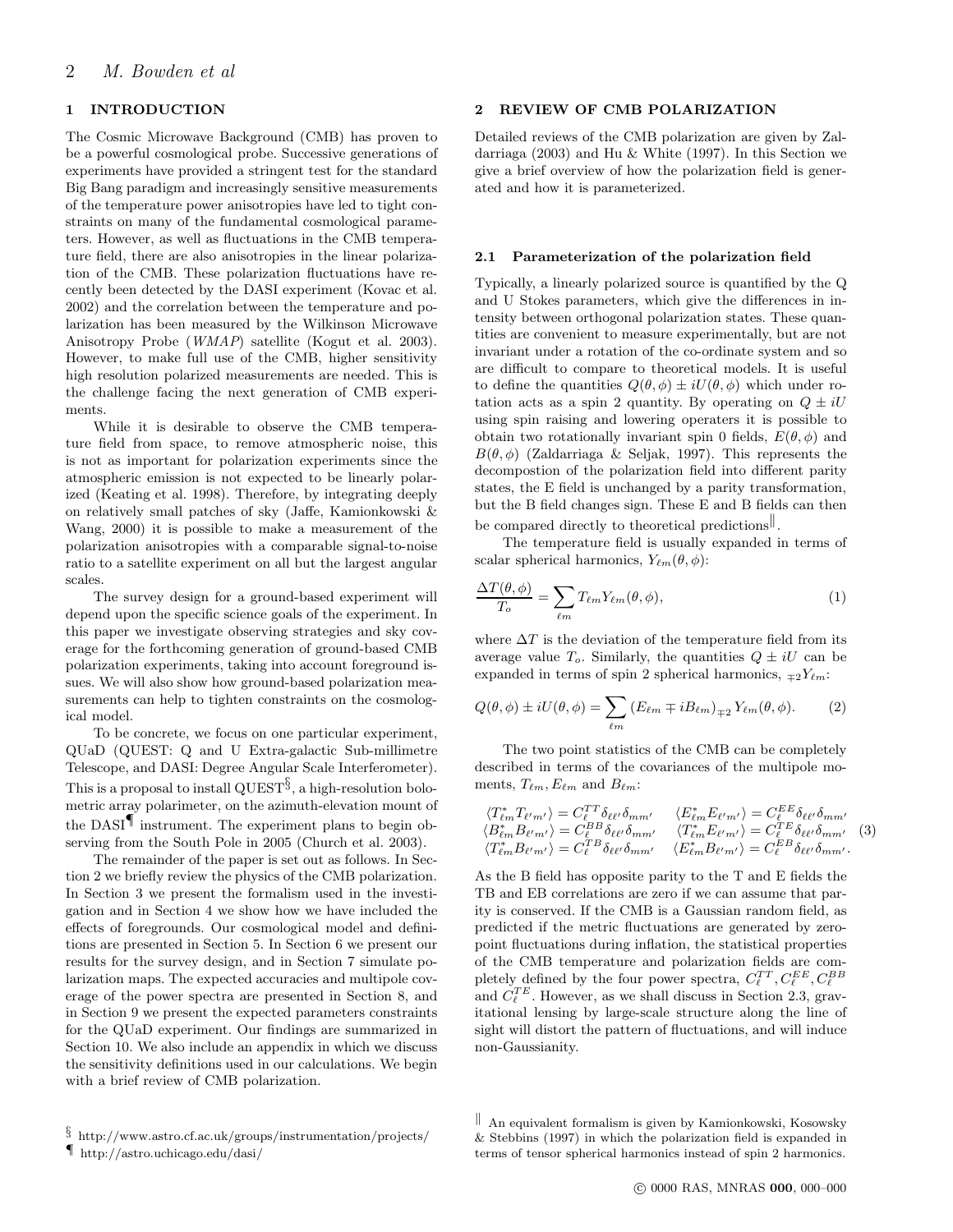## 2.2 Polarization signal generated during recombination

The CMB polarization signal primarily arises from the Thomson scattering of the CMB photons during recombination. Polarization can only be generated if the radiation field contains a local quadrupole. Density perturbations will produce a velocity gradient in the primordial plasma so that photons approaching an electron from different directions will be Doppler shifted by different amounts. This produces local quadrupoles in the radiation field. Before recombination, the high electron density means that the mean free path of the photons is too small to produce a quadrupole; however, after the recombination the electron density is too low for significant Thomson scattering to occur. The polarization can only be produced during a short period around recombination, so the amplitude of the polarization is very low.

The mechanism by which these scalar perturbations are produced in the polarization field is therefore subtly different to the way in which the temperature perturbations are produced. A measurement of the polarization power spectra will not only provide a consistency check of the cosmological model, but will also yield new information on processes occurring in the early universe. Much of this information is contained in the TE and EE acoustic peaks at high  $\ell$  which can be measured with high signal to noise with a groundbased experiment.

The inflationary model also predicts a stochastic background of gravitational waves (GW) which will also result in a quadrupole. The decomposition of the polarization field into the E and B modes can be used to separate the GW (tensor) contribution from the density perturbation (scalar) contribution. The E-modes can be produced by both scalar and tensor perturbations, but the B-modes produced at last scattering can only be generated by tensor perturbations. This means that a measurement of the B-mode spectrum would give new information about inflationary parameters. In particular, the amplitude of the tensor spectrum is directly related to the energy scale of inflation. These parameters can not be well constrained from the TT and EE spectrum as it difficult to separate the tensor and scalar contributions to these measurements. The GW B-mode signal peaks around scales of about  $\ell = 100$  and so in principle is detectable from the ground.

## 2.3 Polarization signal generated after recombination

The polarization spectra generated at recombination will be altered mainly by two processes before they can be detected: re-ionization and weak gravitational lensing (GL). The effect of re-ionization is to increase the polarization signal on large scales ( $\ell \leq 20$ ). Ground-based experiments are unlikely to be able to measure the polarization on such large angular scales and so will not be sensitive to the effects of re-ionization. However, weak lensing affects the signal on small angular scales. CMB photons are deflected by the gravitational potential of large scale structure. For the TT and EE spectra, this effect results in a smearing of the acoustic peaks on small angular scales, although the change to the spectra is very small, as shown in Fig. 1. However, lensing will also convert



Figure 1. CMB temperature and polarization power spectra. The dashed lines are for a model with no re-ionization while the dotted lines are for a model with no gravitational lensing. The solid lines include the effects of both gravitational lensing and re-ionization. Model parameters are given in Section 5.

E-mode polarization into B-modes. This means that there will be a scalar contribution to the B-mode spectrum due to lensing. Therefore, the B-mode spectrum will be contaminated by a GL contribution, the spectrum of which must be measured precisely so that it can be removed (Knox & Song 2002, Kesden, Cooray & Kamionkowski 2002). As the lensing signal peaks at small angular scales, ground-based experiments are well-suited to this task.

The lensing signal itself also contains useful information about large-scale structure. This can be used to constrain other cosmological parameters such as the neutrino mass (Kaplinghat, Knox & Song 2003), since this will add to the mass-energy of the universe, altering its expansion history, and suppressing small scale power in the matter power spectrum due to free streaming. The lensing signal will also make the CMB sensitive to the equation of state of the universe, parameterized by  $w = p/\rho$ , as again this will affect the expansion history.

Fig. 1 shows the temperature and polarization power spectra, generated by the Boltzmann and Einstein solver CMBFAST (version 4.2; Seljak & Zaldarriaga  $(1996)^{\star\star}$ , decomposed into temperature-temperature (TT) power, temperature-E-mode (TE) cross-power, E-mode-E-mode (EE) power, and B-mode-B-mode (BB) power. We plot spectra without gravitational lensing (dotted lines) and without re-ionization (dashed lines) and with both included (solid lines). The main aim of this paper is to determine the best survey design for the measurement of the polarization spectra. In the following section we present our formalism for this procedure, based on the Fisher Information matrix.

http://www.cmbfast.org/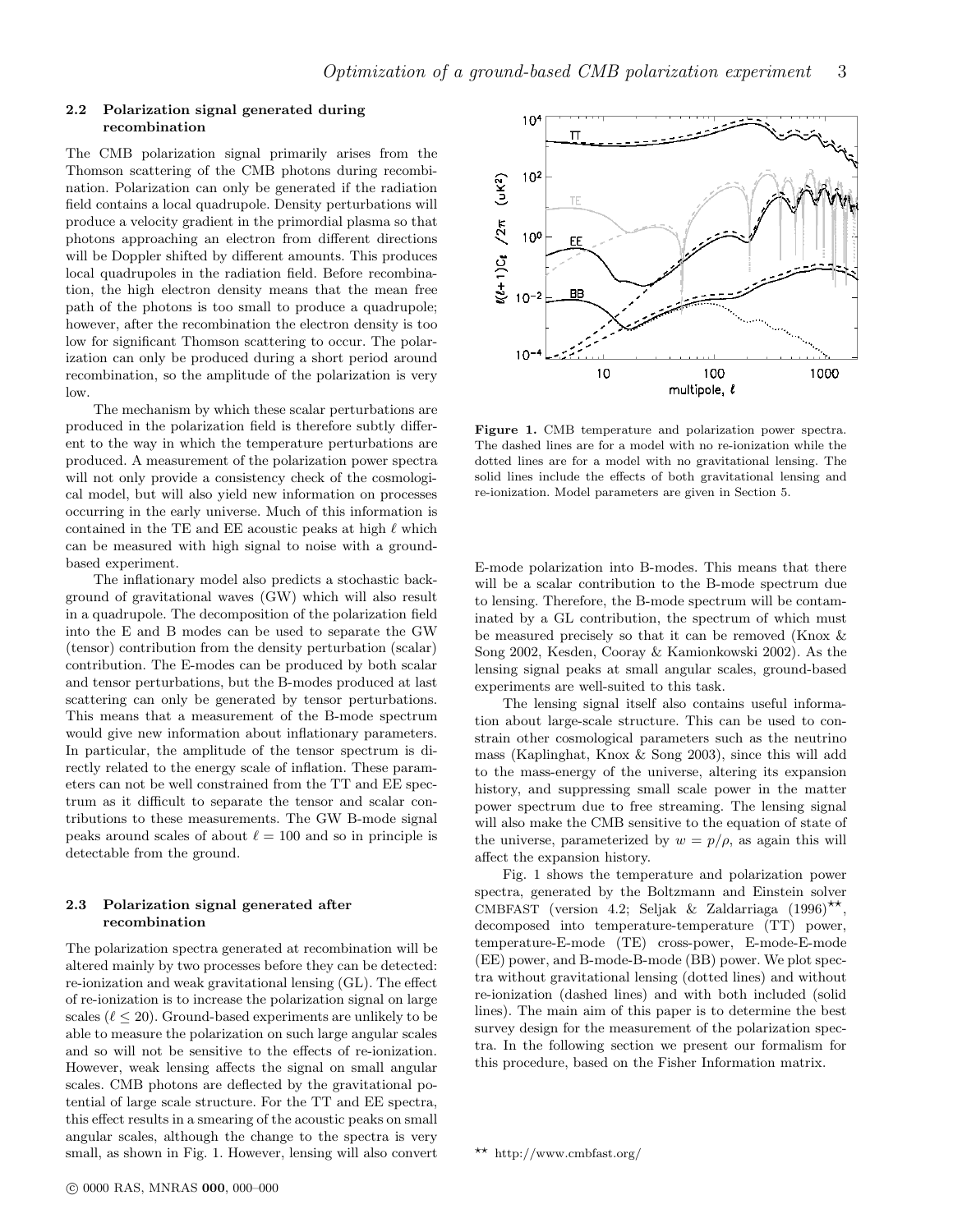## 3 FORMALISM

## 3.1 Fisher Information matrix

For a model dependent on a set of parameters,  $\alpha$ , the probability of a particular parameter set, given a set of experimental data points, d, is expressed by the likelihood function,  $L(\alpha|\mathbf{d})$ , the probability of the parameters given the data. By exploring the parameter space to maximize  $L$  we may determine the parameter values within certain error limits. The minimum possible variance with which a parameter can be measured can be estimated from the Fisher information matrix (Tegmark, Taylor & Heavens 1997), defined as:

$$
\mathcal{F}_{ij} = \left\langle \frac{\partial^2 \mathcal{L}}{\partial \alpha_i \partial \alpha_j} \right\rangle, \tag{4}
$$

where  $\mathcal{L} = -\ln L$  and the derivatives are evaluated at the maximum likelihood values of the parameters. The inverse of the Fisher matrix gives the parameter covariance matrix,  $\mathcal{C}_{ij}$ , for the theoretical parameters:

$$
\mathcal{C}_{ij} \equiv \langle \Delta \alpha_i \Delta \alpha_j \rangle = \mathcal{F}_{ij}^{-1},\tag{5}
$$

where  $\Delta \alpha_i$  is the deviation of the parameter from its maximum likelihood value. The diagonal of the inverse Fisher matrix yields the marginalized  $1-\sigma$  error on the parameters. Taking the inverse of the diagonal of the Fisher matrix,

$$
\left(\Delta \alpha_i\right)^2 = 1/\mathcal{F}_{ii},\tag{6}
$$

yields the conditional error on the parameters. In general

$$
[\mathcal{F}^{-1}]_{ii} \ge 1/\mathcal{F}_{ii},\tag{7}
$$

where the equality holds only for uncorrelated parameters. The Fisher matrix then provides a theoretical upper bound on the accuracy of a measurement of a given parameter for a given experiment.

# 3.2 Application of Fisher matrix to CMB experiments

For a CMB experiment, the data are the measurements of the four CMB power spectra and the parameters are the cosmological parameters. For the measurement of a single power spectrum,  $C_{\ell}$ , the Fisher matrix is given by:

$$
\mathcal{F}_{ij} = \sum_{\ell} \frac{1}{(\Delta C_{\ell})^2} \frac{\partial C_{\ell}}{\partial \alpha_i} \frac{\partial C_{\ell}}{\partial \alpha_j},\tag{8}
$$

where

$$
(\Delta C_{\ell})^2 = \frac{2}{(2\ell+1)f_{sky}\Delta\ell}(C_{\ell} + N_{\ell})^2
$$

is the error in the measurement of the power spectrum in a band centred on multipole  $\ell$ , and  $N_{\ell}$  is a noise term. The survey area is given by  $f_{sky}$ . The summation is over passbands of width  $\Delta \ell$ .

For a measurement of all four power spectra this generalizes to (Zaldarriaga & Seljak 1997):

$$
\mathcal{F}_{ij} = \sum_{\ell} \sum_{XY} \frac{\partial C_{\ell}^{X}}{\partial \alpha_{i}} \left[ \Xi_{\ell} \right]_{XY}^{-1} \frac{\partial C_{\ell}^{Y}}{\partial \alpha_{j}}, \qquad (9)
$$

where X and Y are either TT, EE, TE or BB and  $\Xi_{XY} \equiv$  $Cov(C_{\ell}^{X} C_{\ell}^{Y})$  is the power spectra covariance matrix:

$$
\Xi_{\ell} = \begin{pmatrix} \Xi_{\ell}^{TT,TT} & \Xi_{\ell}^{TT,EE} & \Xi_{\ell}^{TT,TE} & 0 \\ \Xi_{\ell}^{TT,EE} & \Xi_{\ell}^{EE,EE} & \Xi_{\ell}^{EE,TE} & 0 \\ \Xi_{\ell}^{TT,TE} & \Xi_{\ell}^{EE,TE} & \Xi_{\ell}^{TE,TE} & 0 \\ 0 & 0 & 0 & \Xi_{\ell}^{BB,BB} \end{pmatrix} . \quad (10)
$$

The terms in the power spectra covariance matrix are given by:

$$
\begin{aligned}\n\Xi_{\ell}^{xy,x'y'} &= \frac{1}{(2\ell+1)f_{sky}\Delta\ell} \\
&\times \quad \left[ (C_{\ell}^{xy'} + N_{\ell}^{xy'}) (C_{\ell}^{yx'} + N_{\ell}^{yx'}) \right. \\
&\quad \left. + (C_{\ell}^{xx'} + N_{\ell}^{xx'}) (C_{\ell}^{yy'} + N_{\ell}^{yy'}) \right],\n\end{aligned} \tag{11}
$$

where  $(x, y) = (T, E, B)$ . The noise covariance is given by  $N_{\ell}^{xy}$ . In the case of no foregrounds this is given by:

$$
N_{\ell}^{xy} = w_x^{-1} |\mathcal{B}_{\ell}^x|^{-2} \delta_{xy}, \tag{12}
$$

where,  $w_x^{-1} = \Omega_{pix}^x (\sigma_{pix}^x)^2$ , for an experiment with solid angle per pixel,  $\Omega_{pix}$ , and the noise per pixel,  $\sigma_{pix}$ . The pixel noise depends on survey design and instrument parameters. For an experiment covering an area  $\Theta^2$  for an integration time  $t_{obs}$ , with N<sub>PSB</sub> detectors, a solid angle per pixel  $\Omega_{pix}$ and a sensitivity<sup> $\dagger \dagger$ </sup>, NET, the pixel noise is:

$$
\sigma_{pix}^2 = \frac{\text{NET}^2 \Theta^2}{t_{obs} N_{\text{PSB}} \Omega_{pix}}.\tag{13}
$$

In Section 4 we discuss how the noise terms may be extended to include foregrounds. We assume that the pixel size used in the map wil be the same as the beam size of the telescope. The spherical harmonic transform of the beam is given by  $\mathcal{B}_{\ell}$ . Here we assume that the beam is a Gaussian,

$$
\mathcal{B}_{\ell} = \exp\left(-\ell(\ell+1)\sigma_{\mathcal{B}}^2/2\right),\tag{14}
$$

with  $\sigma_B = \theta_B / \sqrt{8 \ln 2}$  where  $\theta_B$  is the full width half maximum beam size. The pixel size can then be approximated by  $\Omega_{pix} = \theta_{\mathcal{B}}^2$ .

The minimum resolution of the power spectra,  $\Delta \ell$ , depends on the area of sky covered,  $\Delta \ell = \pi/\Theta$ . This will therefore also give the minimum  $\ell$  at which the power spectra can be measured as discussed further in Section 6.2. If a resolution smaller than this is used, the different  $\ell$  modes will become correlated and equation (3) will no longer apply (Hobson & Magueijo 1996). We calculate the maximum  $\ell$  value from the FWHM beam size,  $\ell_{max} = \pi/\theta$ . In reality, multipoles higher than this could be measured if the beam profiles can be accurately determined.

The Fisher matrix also provides a simple way to calculate the results obtainable by combining a number of observations from different CMB experiments. In the simplest case, in which  $N_{exp}$  experiments observe different patches of sky, the combined Fisher matrix,  $\mathcal{F}^C$ , is the sum of the individual Fisher matrices,  $\mathcal{F}^e$  (Hu 2001):

$$
\mathcal{F}_{ij}^C = \sum_{e=1}^{N_{exp}} \mathcal{F}_{ij}^e.
$$
 (15)

If any of the patches of sky overlap, each overlapping region is considered as a separate patch. In these patches the combined noise covariance,  $N_{\ell}$ , of the overlapping experiments

†† The definition of sensitivity for a polarization experiment is discussed in Appendix (A).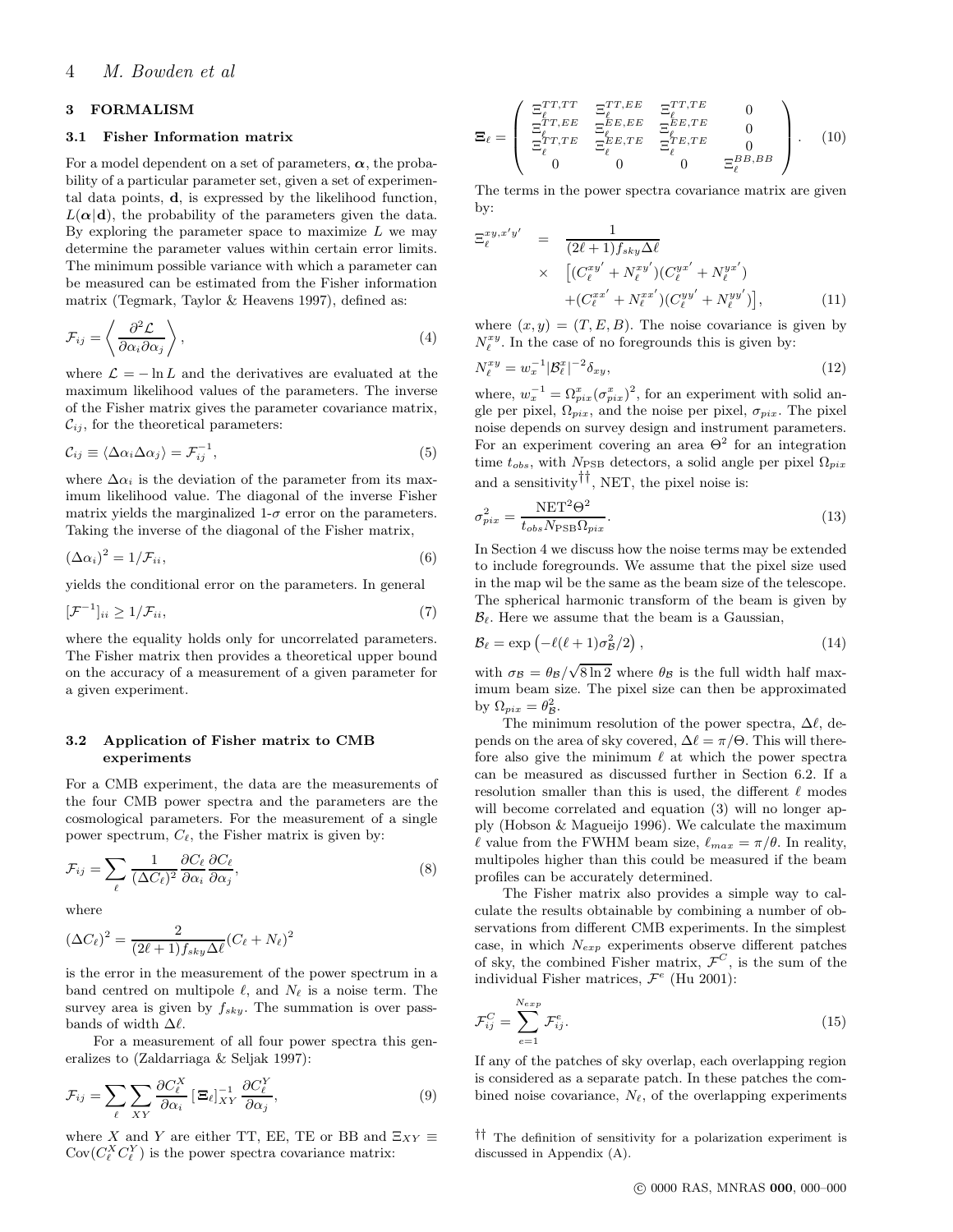should be used to calculate the terms in the power spectra covariance matrix (equation (11)). This is discussed further in the next section where we consider how to optimally combine multi-frequency data.

This completes the formal machinery we will require for our analysis. Note that we have ignored the effects of windowing and mode-mixing due to limited sky coverage (e.g. Bunn 2002), and non-Gaussianity and mode-coupling induced by gravitational lensing (e.g. Guzik, Seljak & Zaldarriaga 1999). The former effects modes by convolving them with the survey window function and mixing  $E$  and B modes. This will mainly effect the B-modes, where the signal-to-noise is poor, and will slightly increase our uncertainties. Non-Gaussianity induced by gravitational lensing will also correlate modes and will give rise to higher-order correlations, which will also lead to a slight increase in our uncertainties.

So far we have also ignored the effects of foreground contamination, and it is to this we now turn.

#### 4 FOREGROUNDS

#### 4.1 Including foregrounds into the formalism

The signal measured from the sky will contain not only a component from the CMB, but also a contribution from astrophysical foregrounds. The CMB signal is independent of the wavelength of the observation, but the signal from most foregrounds is expected to be frequency dependent. By observing in a number of different frequency channels it is therefore possible to reduce the total foreground contamination by optimally combining the signal from different frequency channels. It may also be possible to use the multiple frequency information to remove some of the foreground contamination from the signal (e.g. Maino et al. 2002, Hobson et al. 1998).

The effect of observing over multiple channels needs to be taken into account in the Fisher matrix formalism described in the previous Section. If we ignore foregrounds and consider only detector noise, we can simply replace the noise terms in equation (11) by an inverse variance weighting of the noise in each channel,  $N_{\ell,c}$ :

$$
N_{\ell} = \left(\sum_{c} \frac{1}{N_{\ell,c}}\right)^{-1}.\tag{16}
$$

By choosing this weighting scheme at each multipole we combine the signals by giving the most weight to the channels with the smallest detector noise.

We include the effect of foregrounds by treating the foregrounds as an extra source of noise with power spectra  $N_{\ell}^{fg}$ for each different power spectra in each frequency channel. This gives us the maximum possible foreground contamination i.e. the contamination assuming that no foreground removal will be attempted. However, unlike the detector noise, the foregrounds will be correlated between power spectra and between frequency channels. To include these correlations we follow the technique developed in Tegmark et al. (2000, hereafter T00). We define a  $3F \times 3F$  noise matrix,  $\mathcal{N}_{\ell}$ , for each multipole, where F is the number of frequency channels in the experiment:

$$
\mathcal{N}_{\ell} = \left( \begin{array}{ccc} \mathbf{N}_{\ell}^{TT} & \mathbf{N}_{\ell}^{TE} & 0 \\ \mathbf{N}_{\ell}^{TE} & \mathbf{N}_{\ell}^{EE} & 0 \\ 0 & 0 & \mathbf{N}_{\ell}^{BB} \end{array} \right), \tag{17}
$$

where each component of this matrix,  $N_{\ell}^{XX'}$ , is an  $F \times F$ matrix giving the variances and covariances of the noise in the F channels. Each element in  $\mathcal{N}_{\ell}$  is the sum of the contribution from each of the possible foregrounds,  $N_{\ell(k)}^{XX'}$  and the detector noise,  $\mathbf{N}_{\ell (det)}^{XX'}$ :

$$
\mathbf{N}_{\ell}^{XX'} = \mathbf{N}_{\ell(det)}^{XX'} + \sum_{k} \mathbf{N}_{\ell(k)}^{XX'},
$$
\n(18)

where the sum over  $k$  is a sum over each of possible foregrounds which could contribute to the signal. We define the  $3F \times 3$  scan matrix, **A**, where:

$$
\mathbf{A} = \left( \begin{array}{ccc} \mathbf{e} & 0 & 0 \\ 0 & \mathbf{e} & 0 \\ 0 & 0 & \mathbf{e} \end{array} \right),\tag{19}
$$

and e is a column vector of height F consisting entirely of ones. If  $F = 2$  as would be the case for QUaD (see Section 6.2) then:

$$
\mathbf{A} = \begin{pmatrix} 1 & 0 & 0 \\ 1 & 0 & 0 \\ 0 & 1 & 0 \\ 0 & 1 & 0 \\ 0 & 0 & 1 \\ 0 & 0 & 1 \end{pmatrix} . \tag{20}
$$

 $\overline{z}$ 

The weighted noise for each polarization is then obtained by calculating the  $3 \times 3$  covariance matrix,  $\Sigma_{\ell}$ , where:

$$
\Sigma_{\ell} = \left(\boldsymbol{A}^t \mathcal{N}_{\ell} \boldsymbol{A}\right)^{-1} = \left(\begin{array}{ccc} N_{\ell}^{TT} & N_{\ell}^{TE} & 0\\ N_{\ell}^{TE} & N_{\ell}^{EE} & 0\\ 0 & 0 & N_{\ell}^{BB} \end{array}\right). \tag{21}
$$

The terms,  $N_{\ell}^{XX}$  are now the noise terms used in equation (11) to calculate the power spectra covariance matrix. If the noise is not correlated between T and E and not correlated between channels (as is the case if we include only detector noise) then  $\mathcal{N}_{\ell}$  becomes diagonal and the procedure is identical to the minimum variance weighting of equation (16).

In the last section we discussed how to combine a number of experiments by adding the Fisher matrices of independent patches of sky. For patches in which a number of experiments overlap, the required noise term,  $N_{\ell}$ , can be calculated by considering a single experiment with channels at each of the different frequencies used by this set of experiments. For this patch  $F$  will then become the total number of frequency channels in the combined survey. If any of the instruments used have channels which cannot measure either temperature or polarization, then rows and columns corresponding to these channels should be removed from the full noise matrix,  $\mathcal{N}_{\ell}$  and from the scan matrix, A, in the relevant places. For example, QUaD would not be able to measure temperature information (see Section 6.2). If we combine the two QUaD channels with another experiment measuring both temperature and polarization, these two channels should be removed from the first row and first column of the matrix  $\mathcal{N}_{\ell}$  in equation (17) and the size of the vector  $e$  in the first column of the matrix  $A$  in equation (19) should be reduced.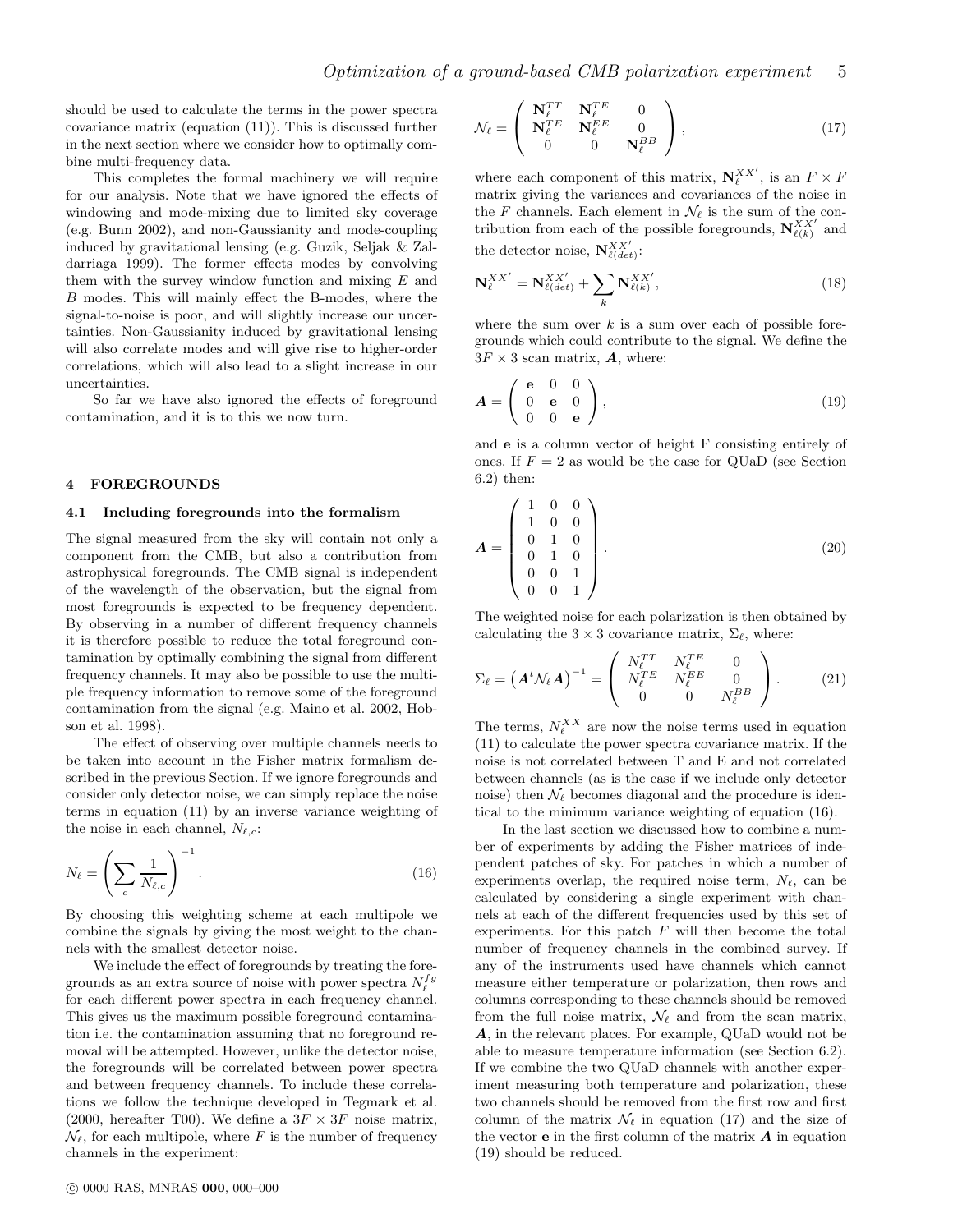

Figure 2. Models used for vibrating dust, synchroton emission and residual point sources (black) compared to the EE and BB power spectra (light grey, solid). The different lines show foreground models at 100 GHz (dash-dot) and 150 GHz (dash). The total foreground power spectra are also shown on each plot (dark grey). The GW component of the BB-spectra is shown for  $r = 0.1$ (upper dotted line) and  $r = 0.01$  (lower dotted line). The other foregrounds are either unpolarized or can be neglected

#### 4.2 Foreground models

We closely follow T00 in constructing the foreground power spectra required in the previous section, and use the software provided on the associated website  $\ddot{A}$ . QUaD proposes to observe at frequencies of 100 and 150 GHz. At these frequencies the relevant foregrounds are diffuse free-free emission, IR and radio point sources, synchrotron radiation and vibrating dust, rotating dust and thermal Sunyaev-Zeldovich (SZ) radiation. Each foreground is modelled using a spatial power spectrum,  $C_l(k) = (pA)^2 l^{-\beta}$ , where  $\beta$  gives the scale dependence of the foreground fluctuations, p is the fraction polarized and  $A$  is the overall amplitude. A frequency dependence is also defined and normalized to unity at a reference frequency,  $\nu_*$ . For point sources it is assumed that very bright sources (5  $\sigma$  outlyers) will be removed from the CMB maps, but that there will still be a residual point source contamination after this subtraction. In T00, sets of estimates for these parameters are given. We begin by using their "middle-of-the-road" foreground model. In this model, the only polarized foregrounds are sychrotron, dust and point sources. We then slightly modify this model to take into account recent observations (Kovac et al. 2002; Bennett et al. 2003, hereafter B03). These modifications lower the amplitude of the vibrating dust component and slightly increase the amplitude of the synchrotron emission. The amplitudes then roughly match those given in Fig. 10 of B03. Also following B03 we have lowered the amplitude of the radio point sources and have neglected rotating dust emission. The values of those foreground parameters which are different from T00 are given in Table 1.

The power spectra of the relevant foreground models



Figure 3. Equal-area zenithal projection showing foreground levels (dust and synchrotron) at 150 GHz in regions which would be accessible to QUaD. The Southern Celestial Pole in located in the centre of the plot, and declination -45 around the perimeter. To the bottom is Right Ascension 0, increasing in RA in the anti-clockwise direction. The possible QUaD observing region is shown by solid lined box.

Table 1. Parameters used in foreground models which differ from those used in T00. All other parameters used are as per the "middle-of-the-road" model in T00.

| Foreground           | Radio point<br>sources | Synchrotron | Vibrating Dust |
|----------------------|------------------------|-------------|----------------|
| $\mathcal{A}/\mu K$  | 0.66                   | 95          | 7.5            |
| $\nu_*/\mathrm{GHz}$ |                        | 20          | 90             |

are shown in Fig. 2 for the two QUaD frequency bands. The sychrotron radiation dominates the foregrounds at 100 GHz, whereas at 150 GHz both vibrating dust and sychroton radiation are important. The points sources only contribute at very high multipoles. For most of the multipole range of interest the EE spectrum dominates over the foregrounds. However, for the smaller BB signal the total foreground contamination is larger than the signal of interest.

The analysis described in Section 4.1 gives the residual foreground contamination given that foreground power spectra are well known or can be measured from the experimental data. For QUaD we assume that this is reasonable given that other experiments, e.g. WMAP (B03), ARCHEOPS (Benoit et al. 2003) and the recent Boomerang flight (Montroy et al. 2003), will soon provide polarized maps at CMB frequencies. Recent advances in foreground removal techniques (Baccigalupi 2003) indicate that it may be possible to remove some of the foreground noise from the signal. The residual foreground contamination used here therefore gives an upper limit on that which can be expected in the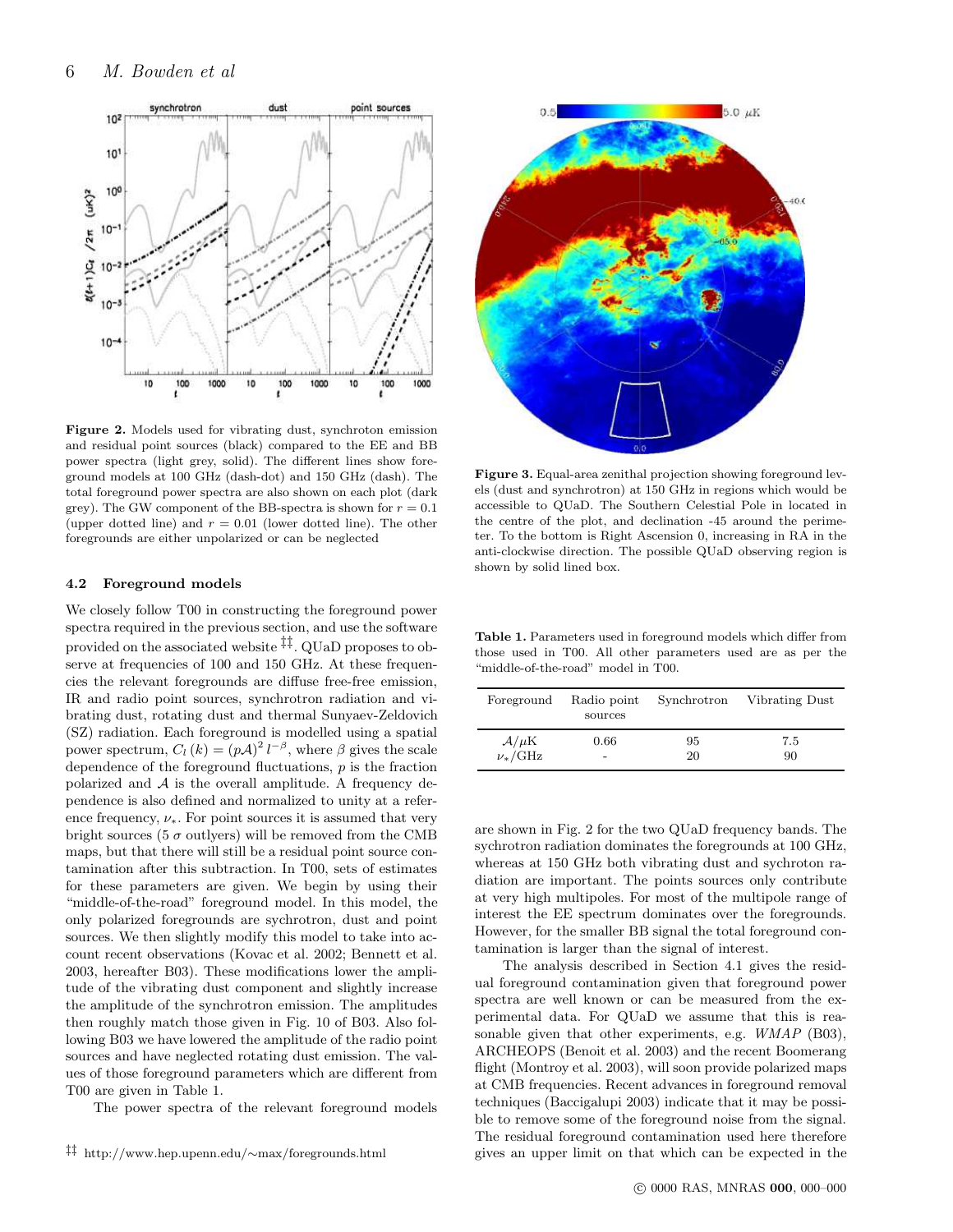final cleaned maps, given that our foreground models are accurate.

For a ground-based experiment it will also be possible to select preferentially regions of sky to observe in which the foreground fluctuations are small, and so the foreground noise can be reduced further. Fig. 3 shows the region of sky which would be accessible to QUaD from the South Pole and the estimated levels of foreground contamination across this area from dust (Finkbeiner, Davis & Schlegel 1999) and synchroton (Giardino et al. 2002) using the modified foreground models. A possible observing patch for QUaD is also shown in which the mean foreground amplitude is low. However, a more detailed analysis will be performed to choose the final observing patch with the lowest possible foreground variance across the mutipole range of interest. For these reasons we perform the relevant calculations once using the full-sky foreground models descibed here, and again assuming that the foregrounds are negigible.

We conclude that while our current understand of polarized foregrounds is evolving, the expected level of foreground contamination in the EE power spectrum should not be significant. The GL component of the BB power spectrum should also be detectable if patches of sky with low foreground variance can be targeted or if foreground removal techniques can be successfully implemented. This would also mean that the GW B-mode component should be measureable if the tensor-to-scalar ratio is large.

#### 5 COSMOLOGICAL MODEL

In order to calculate the terms in the power spectrum covariance matrix and the power spectrum derivative we require a model from which to calculate the CMB power spectra. This model is defined by two sets of parameters: the inflationary parameters which parameterize the initial perturbations causing the fluctuations in the CMB, and the cosmological parameters which determine how these initial perturbations are propagated into the observed CMB power spectra. Given a set of parameters, the CMB power spectra can then be calculated using a Boltzmann and Einstein solver. For this work we have used a slightly modified version of CMBFAST v4.2.

The initial scalar perturbations are parameterized by:

$$
\Delta_{\mathcal{R}}^2(k) = \Delta_{\mathcal{R}}^2(k_0) \left(\frac{k}{k_0}\right)^{n_s - 1},\tag{22}
$$

where  $\Delta_{\mathcal{R}}^2(k)$  is the power spectra of  $\mathcal{R}$ , the curvature perturbation in the comoving gauge, and  $n<sub>s</sub>$  is the slope of the scalar power spectrum. The tensor perturbations are given by:

$$
\Delta_T^2(k) = \Delta_T^2(k_0) \left(\frac{k}{k_0}\right)^{n_t},\tag{23}
$$

where  $\Delta_T^2(k)$  is the power spectra of gravitational waves from inflation and  $n_t$  is the slope of the gravitational wave power spectrum. The amplitude terms are evaluated at the pivot wave number,  $k_0 = 0.05 \text{Mpc}^{-1}$ . To parameterize the initial perturbations we use three inflationary parameters: A, a constant of order unity which is proportional to the amplitude of the initial scalar perturbations,  $n_s$ , the tilt of the power spectra of the initial scalar perturbations and  $r$ ,

the ratio of tensor to scalar perturbations. These are the parameters used in the analysis of the WMAP data (Spergel et al. 2003). We do not consider here the running of the spectral index,  $n'_{s}$ . The exact relationship between A and  $\Delta_{\mathcal{R}}^2(k_0)$  is derived in Verde et al (2003; equation (32)). The tensor-to-scalar ratio is defined as:

$$
r = \frac{\Delta_T^2(k_0)}{\Delta_R^2(k_0)}.\tag{24}
$$

Note that a number of different definitions are used in the literature. The most common alternatives are to define  $r$  in terms of the Newtonian potential:

$$
r_{\psi} = \frac{\Delta_T^2(k_0)}{\Delta_{\psi}^2(k_0)},
$$
\n(25)

so that  $r_{\psi} \simeq (5/3)^2 r$ , or in terms of the CMB radiation quadrupoles:

$$
r_Q = \frac{C_2^T}{C_2^S}.\tag{26}
$$

The relation between  $r$  and  $r_Q$  depends on the cosmological parameters used in the model (Turner & White 1996).

The cosmological parameters we shall consider are  $\{\Omega_b h^2, \Omega_m h^2, h, \tau\}$ , where h is the Hubble constant in units of  $100 \text{ km s}^{-1} \text{Mpc}^{-1}$ ,  $\Omega_b$  is the energy density of baryons,  $\Omega_m$  is the total matter density and  $\tau$  is the optical depth to the last scattering surface. Again, these are the parameters chosen for the WMAP data analysis (Verde et al. 2003). The full set of parameters, and is then:

$$
\{\Omega_b h^2, \Omega_m h^2, h, \tau, n_s, r, A\} =
$$
  
{0.0224, 0.135, 0.71, 0.17, 0.93, 0.01, 0.83}.

The values of these parameters are taken from the best-fit WMAP model (Spergel et al. 2003). Although we do not include  $n'_{s}$  in our analysis we note that these best-fit parameters from a model which inculdes a non-zero  $n'_{s}$ . For this parameter set the relation between the r and  $r_Q$  is approximately  $r_Q \approx 2.8r$  and  $\Delta^2_{\mathcal{R}}(k_0) = 2.45 \times 10^{-9}$ . The values of these parameters are taken from the best fit WMAP model (Spergel et al. 2003) except for r, which cannot be well constrained by this data set. The current upper limit on  $r$  is about 0.36 (Leach & Liddle 2003)<sup>§§</sup>. The lowest possible r which can be detected is of the order of  $10^{-4}$  (Knox & Song 2002, Kesden, Cooray & Kamionkowski 2002) due to noise left over from the removal of the gravitational lensing signal from the B-mode spectrum. To reflect this range of possible values we perform the calculations, which have strong dependence on r, at two different values,  $r = 0.01$  and  $r = 0.1$ .

## 6 SURVEY DESIGN

## 6.1 Method

The optimization of the survey area for a ground based measurement of the CMB polarization has been addressed previously (Jaffe et al. 2000) in the context of making a detection.

§§ Note that our value differs from the value given in this reference as we use a different value for the pivot wavenumber,  $k_0$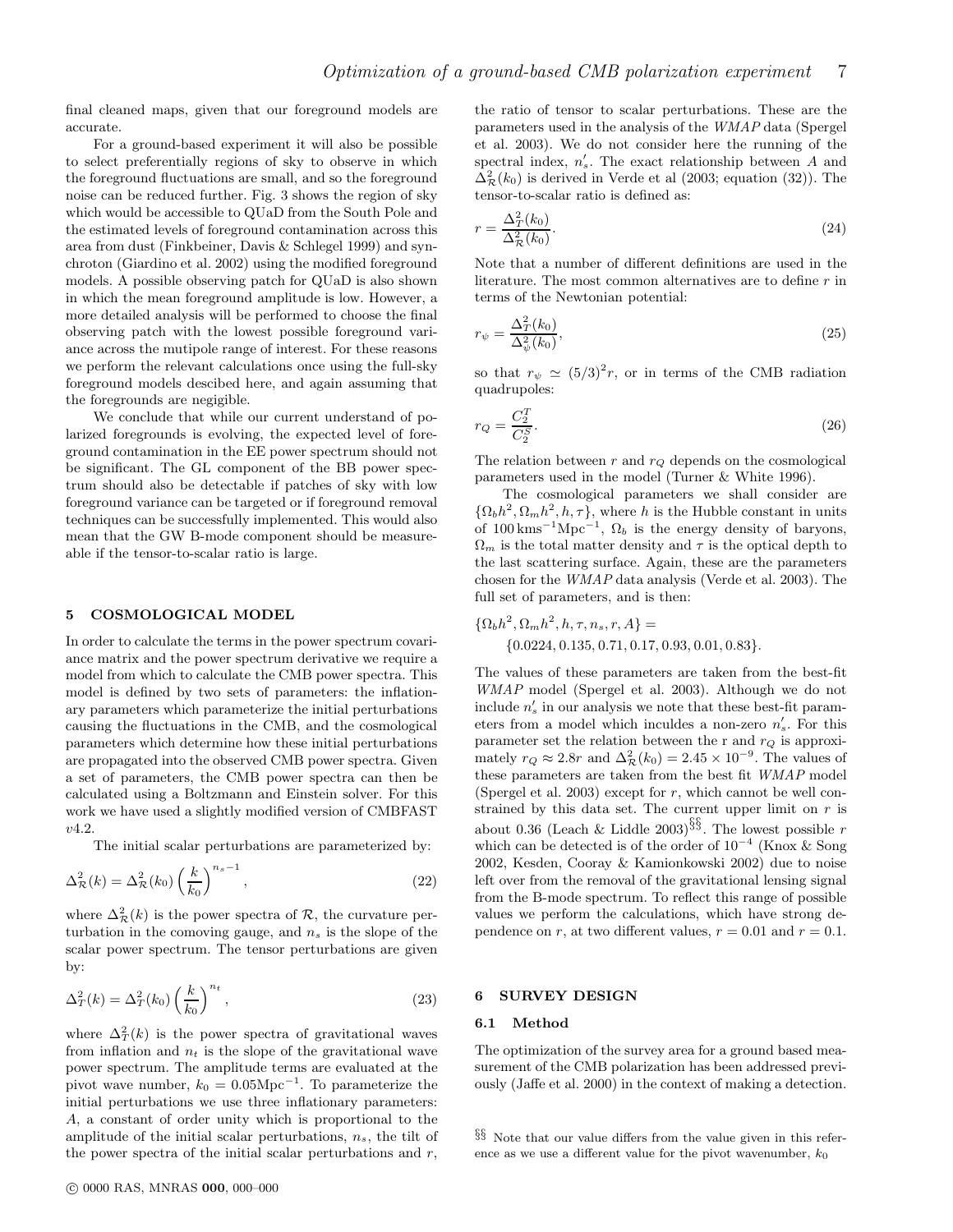We extend this work by considering the criteria for a measurement of the polarization spectra including the effects of gravitational lensing and foregrounds.

The main aim of a polarization experiment is to make measurements of the three polarization power spectra,  $C_{\ell}^{TE}$ ,  $C_{\ell}^{EE}$  and  $C_{\ell}^{BB}$ , with the highest possible precision. The error in the measurement of the power spectra is determined by two conflicting factors. For a fixed total observing time, the integration time per unit area (or pixel) is inversely proportional to the total area; a smaller map will therefore result in a lower pixel noise. However, for a smaller map there are fewer independent modes from which to measure each multipole (i.e. the averaging in equation (3) will be made over fewer values of  $m$ ) and so the sample variance will increase.

To quantify these effects, we choose a single parameter for which to evaluate the Fisher matrix,  $A<sup>X</sup>$ , the amplitude of each power spectrum. For a single parameter the variance in the measurement of this parameter,  $(\Delta A^X)^2$ , is then given by  $1/F_{A}x_{A}x$ . From equation (8) the error in  $A^{X}$  is:

$$
(\Delta A^X)^2 = \left(\sum_{\ell} \frac{1}{(\Delta C_{\ell}^X)^2} \frac{(C_{\ell}^X)^2}{(A^X)^2}\right)^{-1},\tag{27}
$$

where  $(\Delta C_{\ell}^{X})^{2}$  for each power spectrum are given by the diagonal elements of the power spectrum covariance matrix in equation (10). We then define a figure of merit parameter as the signal to noise ratio in the measurement of each power spectrum, SNR, which is given by:

$$
SNR = \left(\frac{A^{X}}{\Delta A^{X}}\right) = \sqrt{\sum_{\ell} \left(\frac{C_{\ell}^{X}}{\Delta C_{\ell}^{X}}\right)^{2}}.
$$
 (28)

To find the optimal area for a measurement of each power spectrum with a specfic experiment we therefore need to find the area which gives the highest SNR given a set of survey and instrument parameters.

This optimization procedure could be done for any cosmological parameter, or combination of parameters. However for simplicity, and as a prerequisite to the measurement of the polarization power spectra, we will maximize the SNR for the amplitude. In principle, other parameters for the survey or telescope could be left free, such as the pixels size or beam width. In practice we find that the smallest pixel/beam size is preferred, and so we set this to the limit of a given experiment.

#### 6.2 QUaD instrument parameters

As a specific example of a ground-based experiment we use the QUaD experiment. This enables us to fix the instrument parameters needed to determine the pixel noise (equation 13) and the allowed multipole range. These parameters are given in Table 2. A detailed description of QUaD is given in Church et al. (2003).

The maximum multipole which can be covered is limited by the beamsize as discussed in Section 3. If no other effect needs to be taken into consideration the minimum multipole,  $\ell_{min}$ , would be determined from the survey area,  $\ell_{min} = \pi/\Theta$ . However, for a ground-based experiment the lower- $\ell$  cut-off is also limited by the stability of the atmosphere. This will limit the maximum scan which can be used

Table 2. Expected QUaD instrument parameters

| Frequency (GHz)                                                   | 100 | 150  |
|-------------------------------------------------------------------|-----|------|
| Number of bolometers                                              | 24  | 38   |
| Angular resolution (arcmin)                                       | 6.3 | 4.2. |
| NET per bolometer <sup><i>a</i></sup> ( $\mu$ Ks <sup>1/2</sup> ) | 270 | 300  |

a - The definition of sensitvity for a polarization sensitive bolometer is discussed in Appendix A.

and hence the largest angle on the sky over which a correlation can be made. For a perfect polarization experiment, this would not be an issue, as the unpolarized atmospheric fluctuaions would not be detected in the polarized data. However, instrumental effects will cause a fraction of the unpolarized (common mode) signal to be to be present in the polarized signal. The atmosphere at the South Pole is exceptionally stable (Lay & Halverson 1998) and the QUaD instrument has been designed is such a way that these effects will be minimized, so we estimate that a minimum  $\ell$  of 25 can be reached. The minimum  $\ell$  used in equation (28) will then be  $\ell_{min} = \max(\pi/ \Theta, 25)$ . Although it is possible for QUaD to make total power measurements, there is no mechanism for removing the atmospheric noise from the resulting data and so we assume that QUaD would not be able to produce temperature maps.

We estimate the total observing time by assuming that QUaD will observe at the South Pole for two years during the austral winter (six months per year) for 22 hours each day and assuming that 20 per cent of this total time will be lost due to bad weather, instrument maintenance and calibration time. These estimates are based on the experiences of the DASI team at the South Pole site (Kovac et al. 2002). This gives a total time spent observing on the CMB of 3210 hours per year. The maximum useable patch of sky is about 1000 deg<sup>2</sup>, limited by available sky visible from the survey site, and major foreground contamination from the Galactic plane (see Fig. 3). We therefore restrict the analysis to areas below this maximum survey size.

It is important to note that to measure both the Q and U Stokes parameters, each pixel must be measured with the detector in at least two different orientations with respect to the sky. For QUaD this will be achieved by rotating a half-wave plate so that both Q and U can be measured by each detector. This halves the total integration time available for each Stokes parameter when making a polarized measurement.

#### 6.3 Results

We have applied the above procedure to a model QUaD experiment. We consider three different cases:

(i) a measurement of the EE spectrum,

(ii) a measurement of the BB spectrum including the lensing component as part of the signal we wish to measure,

(iii) a measurement of just the BB GW spectrum including the lensing signal as an extra source of noise.

The results for the QUaD parameters are presented in Table 3, for TE, EE and BB spectra, for the case of foregrounds, and without foregrounds. The latter is of interest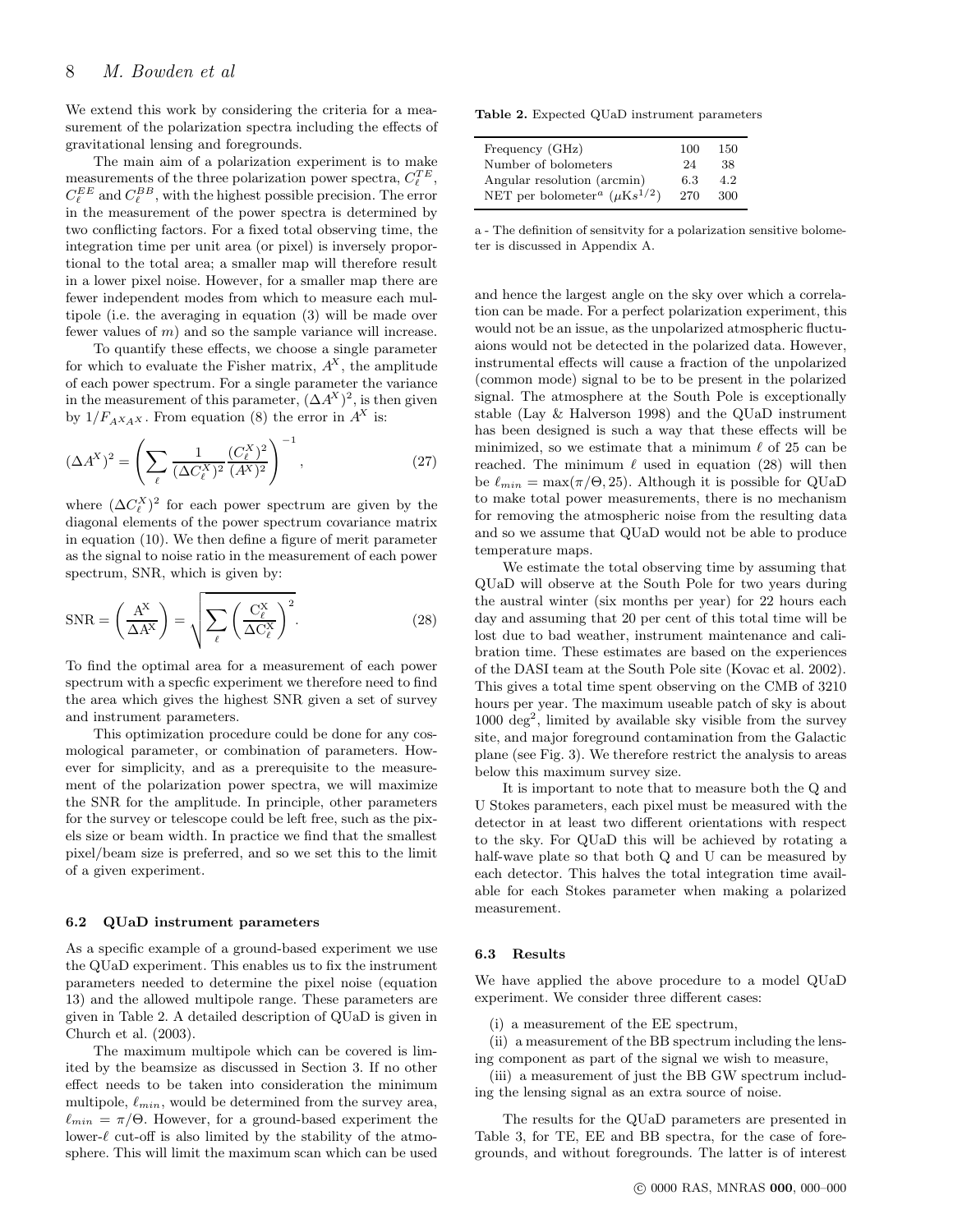

Figure 4. Variation of SNR with survey area for the EE (left) and total BB (right) power spectra with foregrounds (solid lines) and without foregrounds (dashed lines) for an observing time of 1 year (light) and 2 years (dark) for r=0.01

if the foregrounds are well enough understood to be subtracted from the signal or if a patch of sky with very low foreground variance can be found, as discussed in Section 4

Fig. 4 shows how the SNR varies with area for EE and BB spectra. From Fig. 4 (left) it can be seen that a groundbased polarization experiment can make a good measurement of the EE spectrum, even if the foreground contamination is not well understood. The SNR is close to 100 for survey areas over  $300 \text{ deg}^2$ . Below this size the SNR falls rapidly to zero. For an experiment with the sensitivity and multipole coverage of QUaD, an E-mode survey is samplevariance-limited, so that a larger area is preferable  $(>1000$ deg<sup>2</sup> ) for statistical purposes. Given that an E-survey will have high signal-to-noise per pixel, a high-resolution polarization map of the surveyed area is also possible (see Section 7), allowing for removal of point sources as discussed in Section 4.

Fig. 4 (right) shows the SNR for a two-year B-mode survey. The dotted line is for a SNR=3 which is the minimum SNR that can be considered as an actual detection of the signal. Unlike the E-mode survey, the B-mode survey is detector noise limited as the signal is much lower. With foregrounds the SNR sharply peaks at SNR  $\approx$  5.5 for much smaller areas, around  $50 \text{ deg}^2$ , where the lensing signal dominates. As the survey area increases the noise per pixel increases and the overall SNR drops. If we can remove foreground contamination then the maximum SNR increases to a value of 9 and the optimal area is slightly reduced, as shown in Table 3.

This different behaviour between the E and B-mode surveys with increasing area makes the simultaneous optimization of both measurements difficult. One compromise is to use the break in SNR of the E-mode survey at around 300 deg<sup>2</sup>. Although this is sub-optimal for both surveys, the drop to  $SNR = 90$  for the E-survey is minimal and  $SNR = 4.5$  for

Table 3. SNRs for the optimal survey areas for each of the power spectra for a two-year integration time with QUaD

| Spectrum             | TЕ      | EE      | <b>BB</b> |     |      | GW      |
|----------------------|---------|---------|-----------|-----|------|---------|
| $\boldsymbol{r}$     | 0.01    | 0.01    | 0.01      | 0.1 | 0.01 | 0.1     |
| $area^{a} / deg^{2}$ | $1000+$ | $1000+$ | 46        | 50  | 813  | $1000+$ |
| $area^{b}/deg^{2}$   | $1000+$ | $1000+$ | 24        | 26  | 126  | 247     |
| $SNR^a$              | 31      | 118     | 5.6       | 5.7 | 0.1  | 1.0     |
| $SNR^b$              | 31      | 119     | 9         | 9   | 0.4  | 2.5     |

a - including astrophysical foregrounds

b - without astrophysical foregrounds

the B-mode survey is still a strong detection. An alternative would be to split the survey in two, one large, one small, halving the integration time for each survey. As shown in Fig. 4 for a single year of integration it is still possible to detect the B-mode signal if we concentrate on a small area of sky ( $\sim 20 \text{ deg}^2$ ). For a single year the EE SNR also does not drop significantly if an area larger than about  $500 \text{ deg}^2$ is chosen.

From Table 3 it is evident that QUaD cannot detect the GW B-mode component unless the tensor to scalar ratio is larger than the values considered so far. We have therefore extended the calculation to higher values of  $r$  up to the current upper limit. Fig. 5 shows how the optimal area for a measurement of the GW signal with QUaD varies with  $r$ . The optimal area changes significantly as r increases. For the foreground model assumed here it is only possible to detect the GW signal for  $r$  greater than 0.35. However, for the large areas which are best for detecting this high GW signal, the SNR for the total B-mode signal drops significantly. It is therefore not possible to pursue both science goals simultaneously. However, if the foreground comtamination can be completely removed, the lowest detectable value of  $r$  drops to 0.14. The optimal area also decreases as the detector noise becomes the dominant factor. In the no foreground case it would be possible to detect the GW signal using the 300 deg<sup>2</sup> survey discussed above. If the GL signal can be removed, the GW signal becomes slightly easier to detect, but only if the foregrounds can be subtracted as the combined dust and synchroton contamination (Fig. 2) is larger than the GL signal over most of the multipole range which can be covered from the ground.

The effects of the mixing of E and B modes due to partial sky coverage will not significantly influence the results found here. Bunn (2002) finds that the mixing will only have a large effect for the B-mode signal on the scale of the survey size. If we use a  $300 \text{ deg}^2$  patch the GL B-mode signal will therefore not be affected. For a detection of the GW signal this effect will become more important. However, Lewis, Challinor & Turok (2002) discuss this problem and calculate the minimum detectable  $r$  as a function of survey size. They find that for the large surveys (greater than  $50^{\circ}$ ) the minimum value is not changed if the mixing effects are included. For the areas discussed here the GW results will therefore not be influenced by E-B mixing if an optimal method is used to separate the E and B modes.

To estimate the SNR for the TE spectrum we assume that a QUaD map could be combined with the portion of the expected four-year WMAP data covering the same area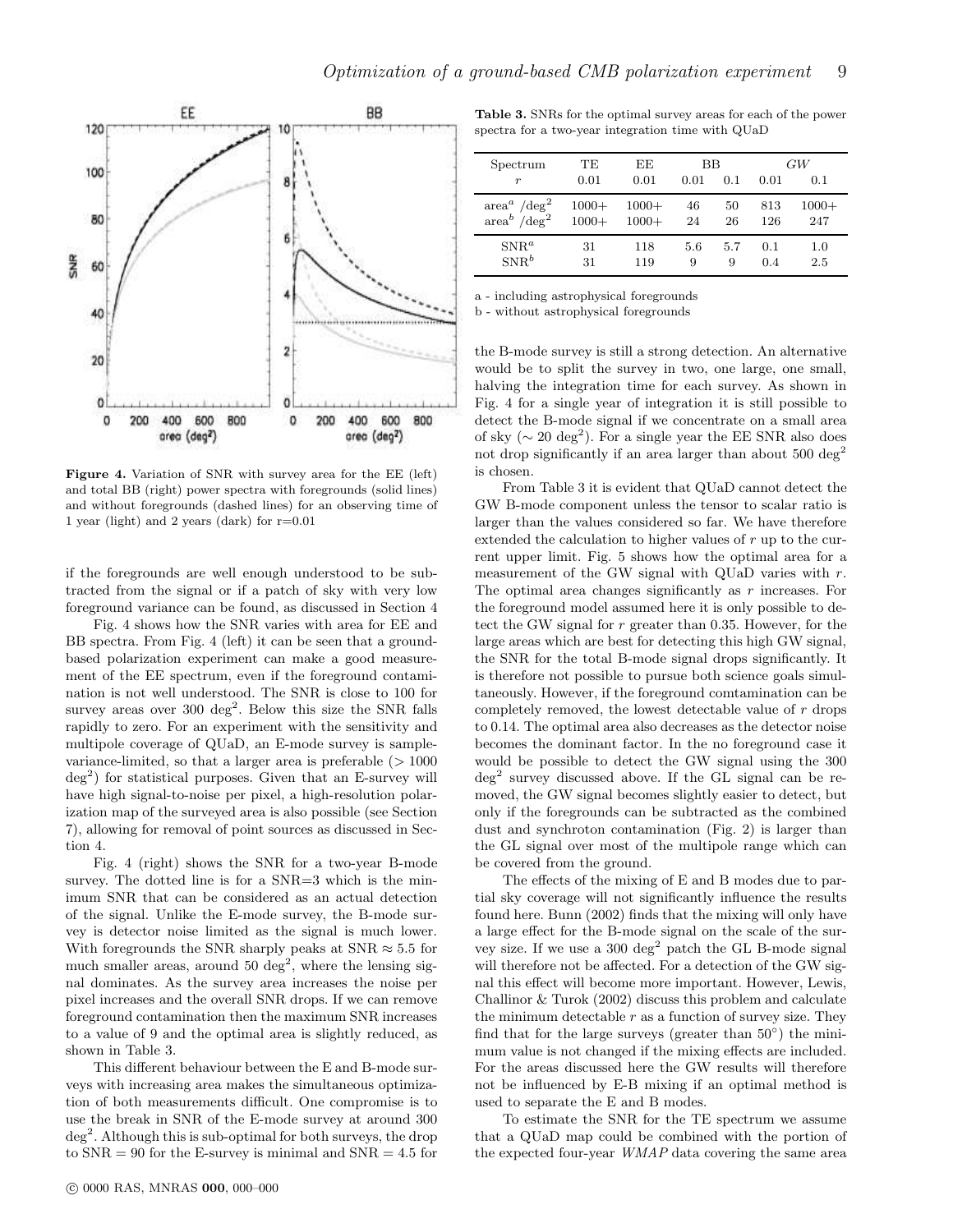

Figure 5. Variation of the survey optimal area (upper plot) and achievable SNR (lower plot) for a measurement of the GW signal with QUaD as a function of  $r$  with (solid line) and without (dashed line) foregrounds.

of sky. The results are shown in Table 3. As with the EE spectrum, the measurement is sample-variance-limited and the largest possible area of  $1000 \text{ deg}^2$  is best. The SNR also drops sharply if the survey area becomes too small  $(\leq 100$ deg<sup>2</sup> ). However, the QUaD TE measurement is limited by the resolution and sensitivity of the WMAP map and suffers more heavily from sample variance than the smaller EE signal. The SNR with which this spectrum could be measured by QUaD is therefore smaller than the EE SNR. The TE spectrum has also already been measured in this multipole range by WMAP. It is therefore more useful to optimize a ground-based survey for a measurement of the EE and BB spectra.

We have also investigated the effect of increasing the minimum  $\ell$  value used in the calculation. For the TE, EE and total BB spectra, an increase in the minimum  $\ell$  from 25 to 100 has a negligible effect, as most of the power in these spectra is from the higher multipoles. However, as would be expected, increasing the minimum  $\ell$  does affect the GW Bmode detection. If the minimum  $\ell$  is increased to 100 the GW is no longer detectable below the current upper limit of 0.36.

## 7 DEEP MAPS OF THE CMB POLARIZATION

For a ground-based experiment it is not possible to make observations of the whole sky due to the limited sky coverage available from the ground. Although this is a disadvantage in terms of multipole coverage at low  $\ell$ , by making a deep integration of a small region of sky it is possible to make maps with a very high signal-to-noise ratio. This allows more precise measurements to be made on small angular scales. It will also improve the ability of the experiment to remove low-lying systematic effects which would not be detectable in observations of lower signal-to-noise. We illustrate the dif-

Table 4. Planck and WMAP instrument parameters. For WMAP we use only the highest two frequency channels as the other channels are used mainly to constrain foreground contributions.

|                      | <i>Planck</i> |     |     | <i>WMAP</i> |      |      |
|----------------------|---------------|-----|-----|-------------|------|------|
| frequency $/GHz$     | 40            | 70  | 150 | 220         | 70   | 90   |
| NET $/\mu K s^{1/2}$ | 220           | 300 | 80  | 120         | 1521 | 2071 |
| Beam size /arcmin    | 24            | 14  |     | h           | 20   | 13   |
| Detector number      | б             | 12  |     |             |      | 16   |

ference between QUaD and the  $Planck$ <sup> $\P$  $\parallel$ </sup> satelllite mission in Fig. 6 using simple simulations of the Q Stokes parameter with noise appropriate to each experiment. While Planck will cover much more sky than QUaD, the QUaD observations would be at higher signal-to-noise than the average of those made by  $Planck$ <sup>||||</sup>. This will allow QUaD to limit systematic effects in the experiment to an unprecented level. This makes the QUaD approach highly complementary to that of Planck, which would have lower average sensitivity, but good statistics over the entire sky. The deep maps will also provide new information on the techology used by QUaD and on polarized foregrounds, which will be crucial for the design of future CMB experiments.

Using a smaller region of sky is also an advantage in terms of foregrounds, as it is possible to target the most useful patches of sky, without spending valuable integration time on regions which will ultimately be left unused in cosmological analyses.

Finally, it is possible tailor the size of the region observed to optimize for a particular science goal. As was described in Section 6, this is especially important for searches for the faint B-mode signal.

#### 8 POWER SPECTRA ESTIMATION

By statistically averaging over the polarization signal, the polarization power spectra may be estimated. Fig. 7 compares the expected band-averaged power spectra results and multipole coverage of a  $300 \text{ deg}^2$ , two-year ground-based experiment, QUaD, an all-sky four-year satellite, WMAP, and the Planck satellite mission. These predictions are based on equation (11), with the parameter the power in a pass-band of width  $\Delta \ell$ . We include all of the power covariances and effects of foreground emission outlined in Section 4. The instrument parameters used in each experiment are given in Tables 2 and 4.

From this analysis we find that QUaD can make a highsignificance measurement of the EE-power spectrum, as suggested by the high SNR ( $\sim$  90) found during optimization in Section 6, over a multipole range from  $\ell = 25$  to  $\ell = 2500$ . The polarization acoustic oscillations are well sampled, with a resolution of  $\Delta \ell \approx 20$ . The lower modes are not sampled

¶¶ http://www.astro.esa.int/SA-general/Projects/Planck/

 $\| \cdot \|$  It is noted that the average noise over the entire sky was used for Planck. While Planck will cover some regions, namely the Ecliptic poles, more deeply, these regions are in general not the best in terms of foregrounds, and the mean noise away from these regions will be correspondingly worse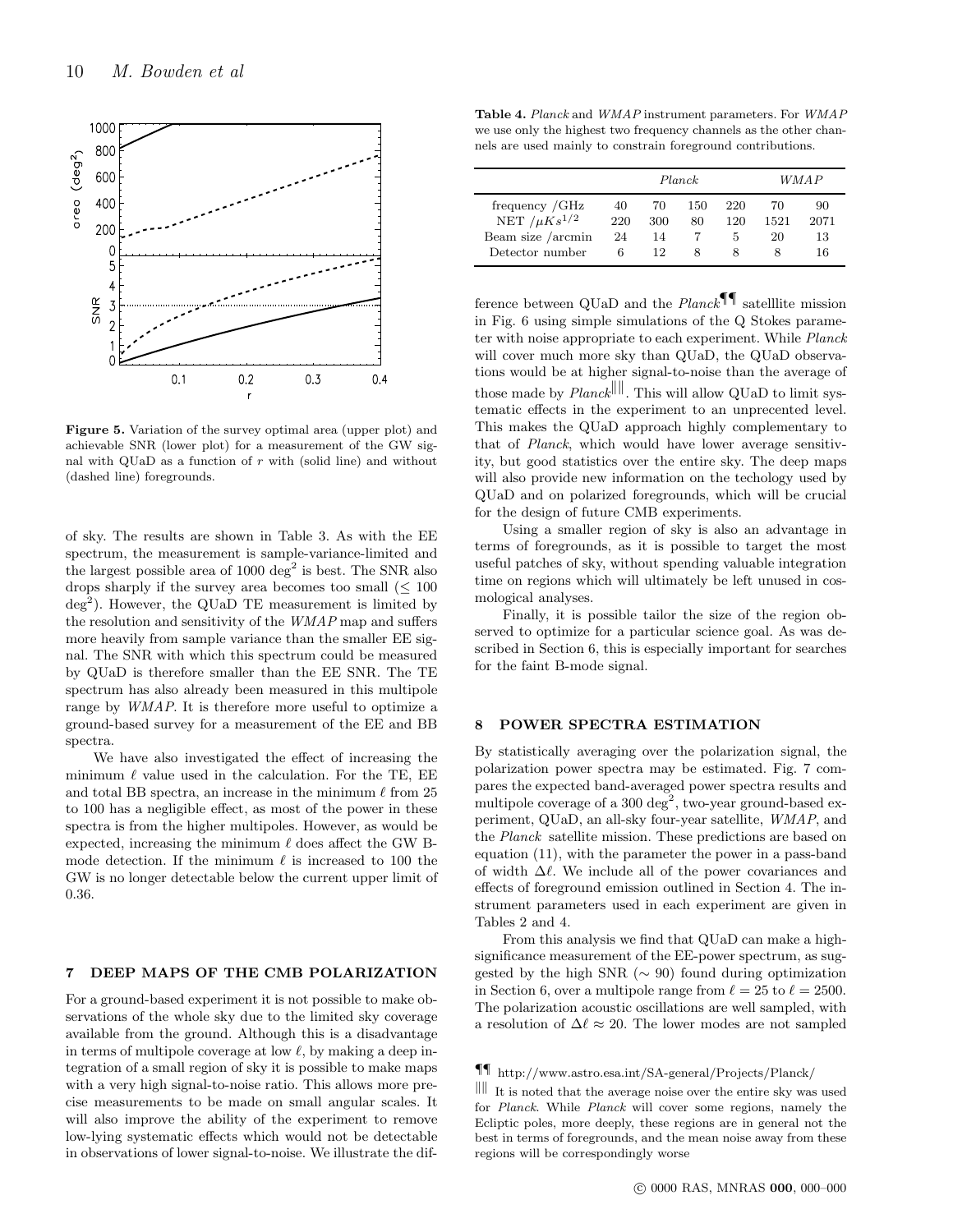

Figure 6. Simulated polarization maps from QUaD (left) and Planck (right), showing a 300 deg<sup>2</sup> field of Q-mode anisotropies at 150 GHz. All of the structure in the high signal-to-noise QUaD map is real signal, while the Planck map (shown with the same pixelization) has much lower signal-to-noise per pixel. Foregrounds and other systematic effects are not included in either map.



Figure 7. Predicted measurements of the polarization power spectra achievable with the current generation of satellite (four-year WMAP and two-year Planck) and ground-based (two-year QUaD) experiments for  $r = 0.1$ . The error bars show detections above the one-sigma level and the free symbols show upper limits. The errors include a contribution from astrophysical foregrounds. For clarity we do not show the Planck measurements of the EE power spectrum. These will be of a similar sensitivity to the QUaD measurements, but will cover different  $\ell$  ranges, as indicated by the points on the B-mode spectrum.

due to the limited survey area. In particular the re-ionization peak at  $\ell = 7$  is only detected by a satellite mission.

In addition there is a good detection of the BB-power spectrum from  $\ell = 25$  to  $\ell = 1000$ . Power is binned logarithmically to increase the signal-to-noise per bin. The most significant bin is at  $\ell = 1000$ , at the peak of the gravitational lensing (GL) contribution to the BB-spectrum. If the foreground contamination can be significantly reduced, a direct detection of the GW contribution to the B-mode power spectrum could be made at around  $\ell = 100$ . Again the low- $\ell$ modes are not accessible to a ground-based survey, but can be complementarily detected by an all-sky satellite mission.

With both temperature and polarization data available the TE-cross power spectra may also be estimated so that a cross-check can be made with other measurements of this signal.

With such high-resolution polarization information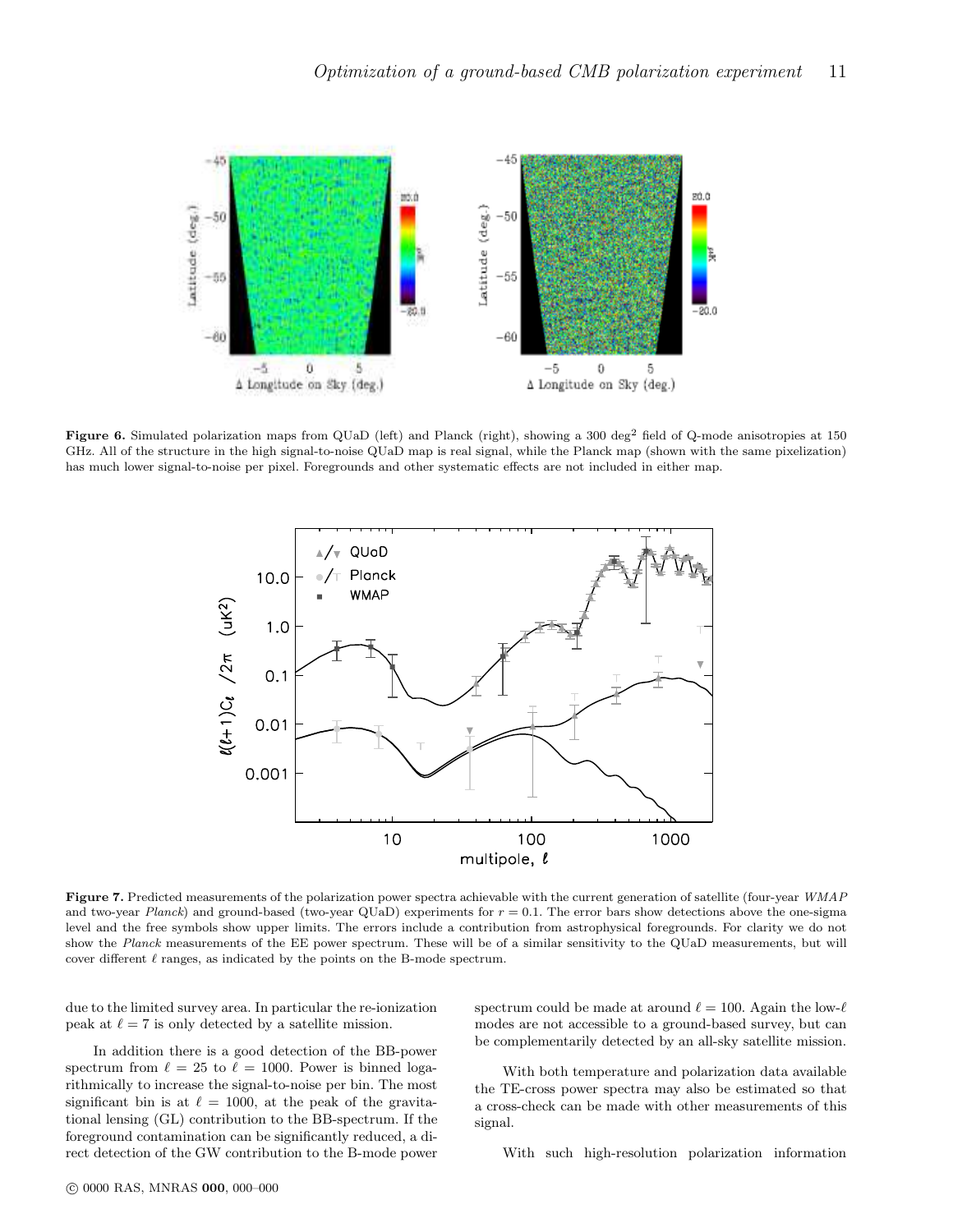available it is interesting to see what effect a ground-based survey will have on cosmological parameters.

# 9 PARAMETER ESTIMATION

In this Section we investigate the contribution which can be made by ground-based polarization experiments to the measurement of the cosmological parameters. Previous work on CMB parameter estimation (Efstathiou & Bond 1999; Zaldarriaga, Spergel & Seljak 1997; Bond, Efstathiou & Tegmark 1997) has shown that the polarization data which can by obtained by the forthcoming WMAP and Planck satellite missions will allow a more accurate determination of many of the key cosmological parameters. For a satellite experiment, this is mainly because the degeneracy between  $\tau$  and A can be broken by measuring the re-ionization bump in the polarization power spectra. These re-ionization bumps also create a high GW B-mode signal at low  $\ell$ , so a full-sky measurement will also tighten constraints on the tensor-toscalar ratio.

As we have discussed, a ground-based polarization experiment can concentrate on smaller areas of sky at higher resolution and so can make a good measurement of the acoustic peaks out to high  $\ell$  in the EE-power spectrum. The information from a ground-based experiment will therefore complement the full-sky satellite data. It is also possible to choose an observing strategy with targets the GW signal peak at intermediate scales ( $\ell = 100$ ). Ground-based constraints on the B-mode GW signal will therefore also complement those obtainable from the current generation of satellite experiments.

Finally, it is important to note that a CMB polarization experiment is not just adding more data. A similar experiment measuring only the temperature spectrum, over the same multipole range, and with the same detector sensitivity, would add very little new information as far as cosmological parameters are concerned, although a high-ℓ temperature surveys may well start to probe higher-order CMB effects. Hence polarization adds unique information from the CMB.

We investigate the potential increase in the precision of the measurement of cosmological parameters which can be achieved with a ground-based experiment by comparing the expected four-year results from WMAP alone to those which could be achieved by combining QUaD and WMAP data. To compare the two cases we calculate the inverse Fisher matrix using equation (9) to find the variances and covariances between each of the parameters. For QUaD we use the instrument model dicussed in Section 6.2. The experimental parameters used for WMAP are given in Table 4.

To calculate the derivatives in parameter space required in equation (9) we use second-order differencing between CMBFAST models for accuracy, with the corresponding parameter changed up and down by 1 per cent. The derivative of the power spectrum encapsulates the response of the spectrum to a change in a particular parameter and hence quantifies its information content. However, if the shape of the derivative for any two parameters is too similar then the two parameters will be degenerate and cannot both be constrained. The derivatives used in the calculation are shown in Fig. 8 and 9. For most parameters, the shape of the derivatives reflects the acoustic peaks in the power spectrum, indicating that both information about parameters and their differences are contained in the peaks. For instance with temperature only  $\Omega_m h^2$  and  $\Omega_B h^2$  are quite anti-correlated, but their derivatives oscillate out of phase for TE and EEspectra, breaking this degeneracy. Much of the difference between  $h$  and  $n_s$  occurs in the low multipoles, but there is a large difference at high-ℓ in the BB-spectra due to the effects of gravitational lensing on these modes.

Fig. 9 clearly shows the anti-correlation that arises between  $\tau$  and A when only temperature information is available. This degeneracy is seen to be broken on large scales by the differences in the responses of the polarization power spectra. However, going to high  $\ell$  in the polarization spectra, these parameters become strongly degenerate again. Hence we can expect that a ground-based polarization survey, which will have difficulty reaching the lower multipole range, will not contribute much to lifting the  $A - \tau$  degeneracy. Conversely, with only temperature information, h and  $n<sub>s</sub>$  are strongly degenerate, with much of the difference in response coming at very low modes, or modes beyond a few hundred. However, adding polarization information, especially TE at around  $\ell$  of 100, and lensed BB modes at high  $\ell$ , breaks this degeneracy due to their different responses

Finally with only a temperature spectrum, the response to  $r$  is limited to the first hundred multipoles. The  $TE$  and EE derivatives show that there is useful information about r on intermediate scales in the polarization spectra up to around  $\ell = 500$ , but for these multipoles the scalar EE and TE power spectra are very high and so it will be difficult to extract this information from the signal. However, the BB derivative also shows structure at higher multipoles and will provide information on  $r$  if the tensor signal is higher than the scalar lensing signal at the scales of interest, or if the lensing signal can be removed.

Having considered the responses of the power spectra to our parameter set, we now turn to estimating parameter uncertainties from satellite and ground-based surveys. To test the validity of this procedure we have calculated the accuracy achievable with the one-year WMAP data, and found that our results are on good agreement with the one-year WMAP quoted parameter errors (Spergel et al. 2003).

Fig. 10 shows the relative error ellipses (defined by the  $\Delta \ln L = -1/2$  contour) expected from a 4-year WMAP experiment (darker ellipses) and from a combined 2-year ground-based QUaD and 4-year WMAP experiment (lighter ellipses) for our fiducial 7-parameter model, marginalizing over the other parameters. The projection of this contour gives the marginalized one-parameter,  $1 - \sigma$  error for each parameter. For a two-parameter 68 per cent confidence region, the ellispes should be scaled by a factor 1.5. We assume that the TE-cross spectrum can be estimated in the overlap region. Here we see that a significant improvement of around a factor 2 is made on most of the parameter set by adding in a ground-based polarization survey, despite the significant difference in survey size. For most parameters, this comes from the high-multipole information in the EE-spectra, but there is also important information in the BB-spectra, in particular for r, h and  $n_s$ .

The  $1-\sigma$  marginalized parameter uncertainties for  $WMAP$  and  $QUaD + WMAP$  are shown in Table 5. By including QUaD the precision with which the parameters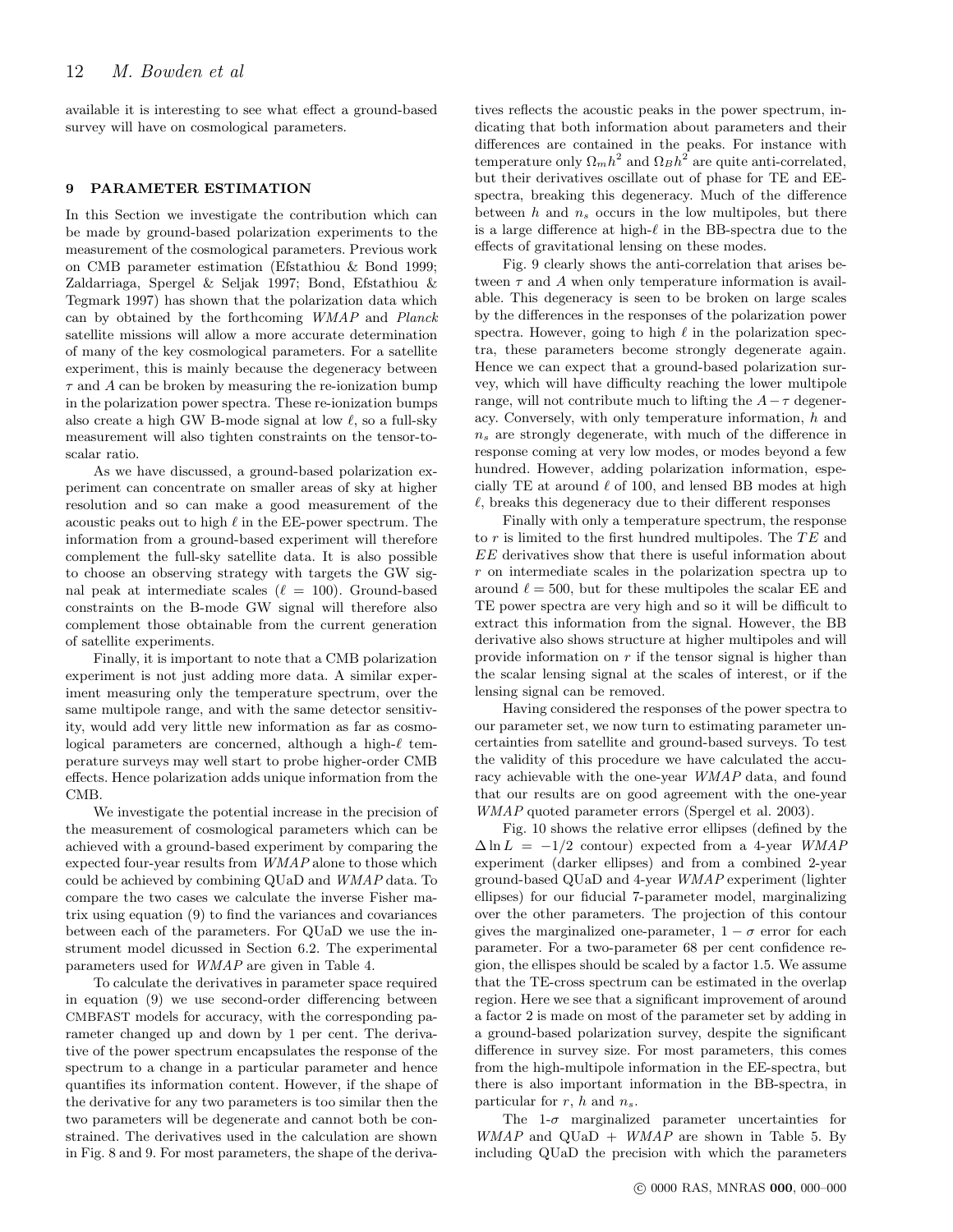

**Figure 8.** The derivative of the CMB polarization power spectra with the parameters  $\Omega_B h^2$ ,  $\Omega_m h^2$ ,  $h$ , and  $n_s$ . The models are generated by CMBfast, with fiducial parameters given in the text.



Figure 9. The derivative of the CMB polarization power spectra with the parameters  $\tau$ , A and r. The models are generated by CMBfast, with fiducial parameters given in the text. Note that the plot is now logarithmic in order that the low  $\ell$  degeneracy breaking between  $\tau$ and A can be observed in the polarization power spectra.

can be measured is improved by around a factor of two in most cases. This increase in accuracy arises from the extra information in the EE-spectra from modes  $\ell \geq 100$ , and from the strong BB-spectral dependence on small scales for  $n_s$  and h. Again, for a temperature survey alone Fig. 8 and 9 indicate there is no useful information at high-multipoles.

It is interesting to look at how the information from the B-mode spectrum influences the parameter estimation. To examine this the same calcuation was made, but with the B-mode information removed from the Fisher matrix. For WMAP, this did not change the parameter estimates significantly, except for a slight increase in the error on  $r$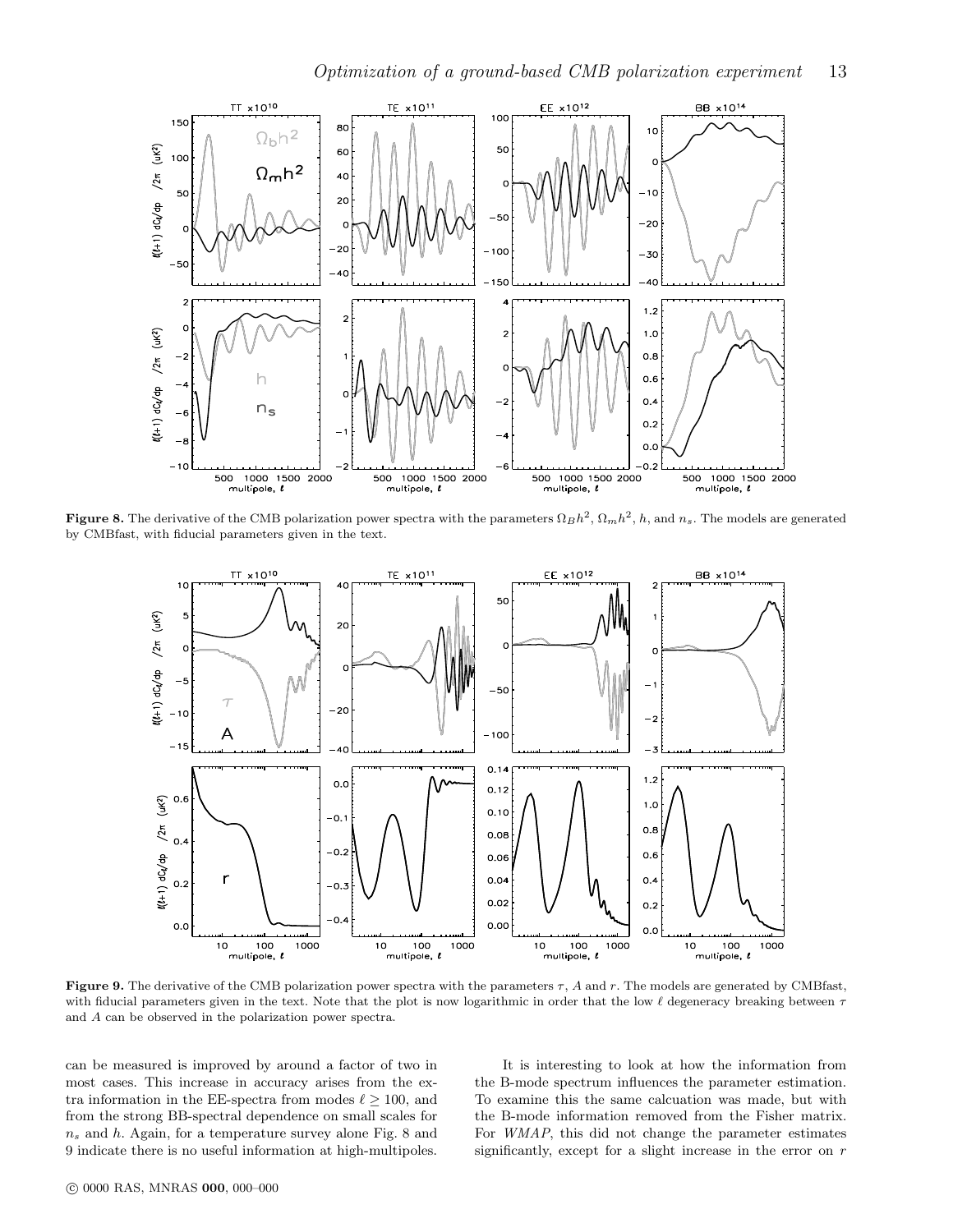

ΔΑ

Figure 10. Marginalized Fisher matrix relative parameter error constraints ( $\Delta \ln L = -1/2$ ) anticipated for four-year WMAP results only (dark) and four-year WMAP combined with QUaD (light) for  $r = 0.01$  with foregrounds. The projections of the ellipse onto the two axes give the standard errors on each parameter. For a two-parameter 68 per cent confidence region, the ellipses should be scaled by a factor 1.5.

( $\sim$  10 per cent). For *WMAP* most of the information on r must therefore come from the TT, TE and EE spectra, and not from the weak upper limit on the B-mode spectrum. For QUaD we find a slight increase in the errors on h and  $n_s \sim 20$  per cent) due to the loss of the information contained in the B-mode lensing signal. However, the error on r more than doubles if B-modes are not included. The B-mode information from QUaD must therefore make a significant contribution to the r constraint, even though QUaD cannot make a strong detection of the GW B-mode signal.

Fig. 11 shows the predicted improvement on a joint measurement of r and  $n_s$  from a two-year QUaD experiment and four-year  $WMAP$  survey. With a detection of  $r$ ,  $n<sub>s</sub>$  and the amplitude A, the shape of the inflaton potential can be inferred (Hoffman & Turner 2001).

The poorest parameter improvement is for  $\tau$  and A, which only improve by a factor of about 1.3. As discussed

above this is because the main differences appear on scales of  $\ell \leq 100$ , which are difficult to reach from the ground, but accessible to satellite surveys.

We find that for most parameters the errors do not decrease significantly if the foreground contamination is completely removed. However, this is not the case for  $r$ , where the error decreases by a factor of three if the foreground contamination can be removed, leading to a factor of six improvement over the WMAP-only constraints. This can be clearly seen from the inner contours in Fig. 11. This is because the foreground removal allows a much better measurement of the B-mode GW signal to be made.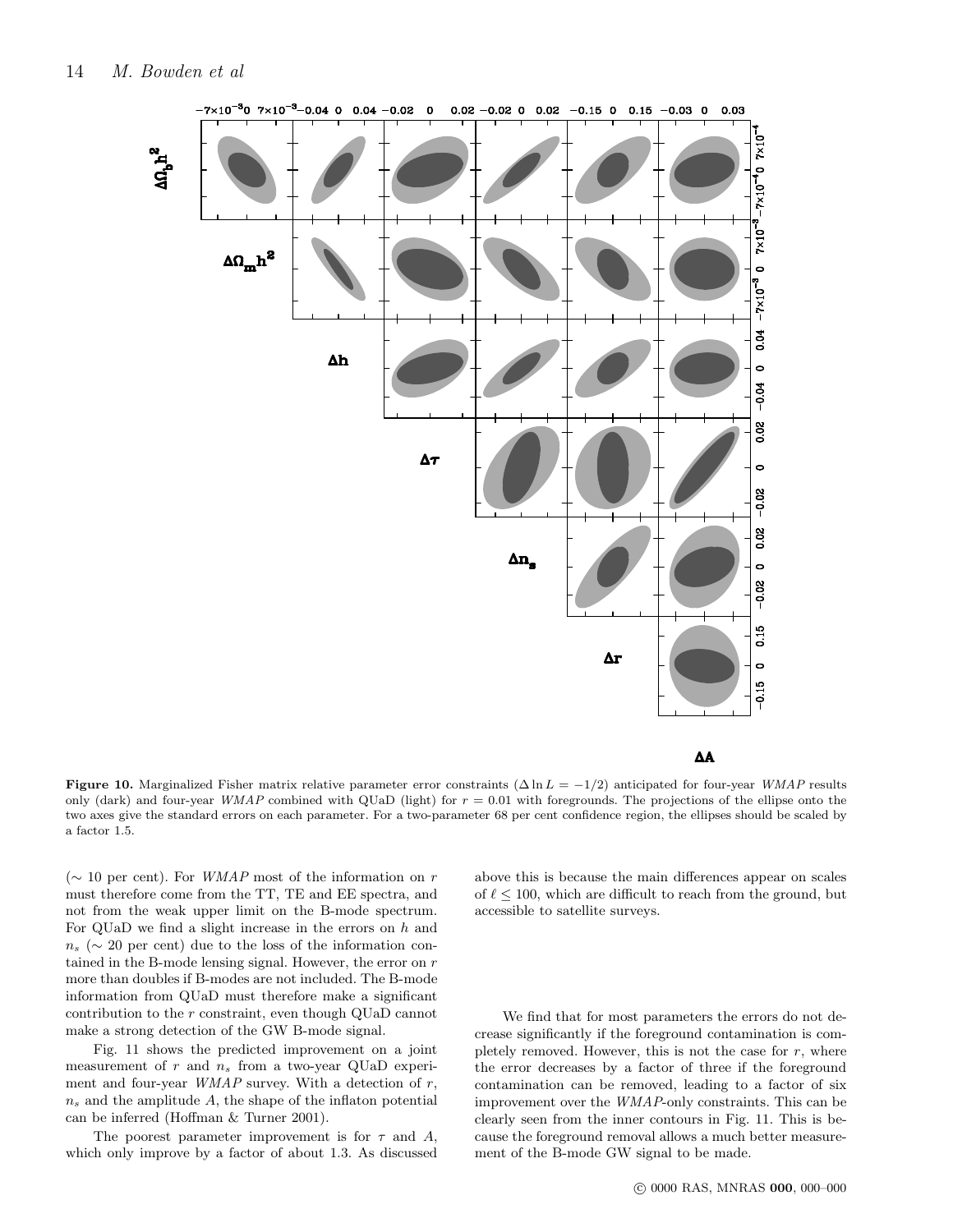Table 5. Fisher matrix estimates of parameter errors

| Parameter        | Value     | <i>WMAP</i>  | $WMAP + QUaD$ |
|------------------|-----------|--------------|---------------|
| $\Omega_h h^2$   | 0.0224    | 0.0009       | 0.0004        |
| $\Omega_m h^2$   | 0.135     | 0.007        | 0.004         |
| h                | 0.71      | 0.040        | 0.021         |
| $\tau$           | 0.17      | 0.023        | 0.020         |
| $n_{\rm s}$      | 0.93      | 0.029        | 0.014         |
| $\boldsymbol{r}$ | 0.01(0.1) | 0.206(0.203) | 0.082(0.090)  |
| А                | 0.83      | 0.036        | 0.031         |



**Figure 11.** Predicted improvment on a joint measurement of  $r$ and  $n_s$  for two-year  $WMAP$  data (outer contour), two-year QUaD + WMAP including foregrounds (middle contour) and two-year  $\text{QUaD} + \text{WMAP}$  without foregrounds (centre contour) for  $r = 0.1$ (left) and  $r = 0.01$  (right). The  $\Delta \ln L = -1/2$  contour is shown. For 68 per cent confidence limits, scale by a factor 1.5

# 10 SUMMARY

In this paper we have investigated the science goals achievable with the forthcoming generation of ground-based CMB polarization experiments. We have set out a Fisher information matrix formalism that takes into account the combination of different temperature and polarization surveys, and includes foreground contamination. We have argued that ground-based polarization experiments can reach the high sensitivities required by making a deep integration on a small patch of sky. By preferentially selecting regions of sky with low foreground variance it will also be possible for a ground-based experiment to reduce further the foreground contamination.

Taking the proposed QUaD South Pole experiment as our model survey, we have optimized the survey area and shown that a 300  $\deg^2$  survey is a good compromise between a sample-limited E-mode survey and a detector-noise limited B-mode survey. Below 300 deg<sup>2</sup> the SNR for the Emode survey drops rapidly, while above this a detection of the (gravitational lensing component of the) BB-power spectrum becomes unfeasable. With such high signal-to-noise per pixel in the E-mode survey, deep imaging maps of the CMB polarization field can be made. Statistically averaging the data allows a high-significance measurement of the EEpower spectrum over a range of multipoles from  $\ell = 25$  to  $\ell = 2500$ , with good sampling of the acoustic oscillations. The gravitational lensed component of the BB-power spectrum can also be detected with good signal-to-noise. If it is possible to reduce the foreground contamination the gravitational wave could also be detected for  $r \geq 0.14$ .

Combining a two-year QUaD experiment with a fouryear WMAP all-sky survey allows a better measurement of cosmological parameters to be made compared to that possible from WMAP data alone. Most parameters can be improved by a factor two. If the foreground contamination can be reduced the tensor-to-scalar ratio will be dramatically improved by up to a factor of six. With such improvements, strong constraints can be placed on the potential of the inflaton field. Only the degeneracy between the amplitude of fluctuations, A, and the optical depth to re-ionization,  $\tau$ , are not significantly improved, as this requires large scales only accessible to a satellite.

In conclusion we find that if the necessary sensitivity and control of systematics can be achieved, a ground-based CMB polarization experiment such as QUaD can make a major contribution to the study of CMB polarization power spectra and cosmological parameters.

## ACKNOWLEDGEMENTS

MB would like to acknowledge a departmental grant from the University of Wales, Cardiff. ANT thanks the PPARC for an Advanced Research Fellowship. The US contribution to this work is supported by the National Science Foundation under grants 9987360 and 0096778.

# APPENDIX A: SENSITIVITY DEFINITIONS FOR CMB POLARIZATION EXPERIMENTS

There are a number of definitions for the sensitivity of a CMB polarization experiment and this is often a cause of confusion when comparing different sensitivity parameters. For a total- power CMB experiment the sensitivity is usually defined in terms of the noise equivalent temperature (NET). This is the signal needed from the source to give a signalto-noise ratio of unity in a one-second integration time.∗ ∗ ∗ To measure polarization an equivalent definition is required in terms of the Q and U Stokes parameters. For a linearly polarized source of total intensity,  $I$ , of which a fraction  $p$  is polarized at an angle  $\chi$  to the reference direction, the Stokes parameters can be defined as:

$$
Q = pI\cos(2\chi),
$$

For CMB work the sensitivity is usually quoted as an NET, in units of  $Ks^{1/2}$ , instead of as a noise equivalent power (NEP), which is normally used in sub-millimetre astronomy. This makes it easier to combine experimental work with theory, as the power spectra  $(C_{\ell})$  are defined in terms of temperature units. The NEP is normally quoted per unit bandwidth and so has units of  $W Hz^{-1/2}$ , which is equivalent to noise produced in a half second integration time. To change NET in  $Ks^{1/2}$  to NEP in  $WHz^{-1/2}$ the conversion is:

$$
NET(Ks^{1/2}) = \frac{NEP(WHz^{-1/2})}{\sqrt{2} \ \partial B_{\nu}/\partial T},
$$
\n(A1)

where  $\partial B_{\nu}/\partial T$  is the derivative of the source (the CMB) with respect to temperature. The factor of  $\sqrt{2}$  converts from Hz to seconds.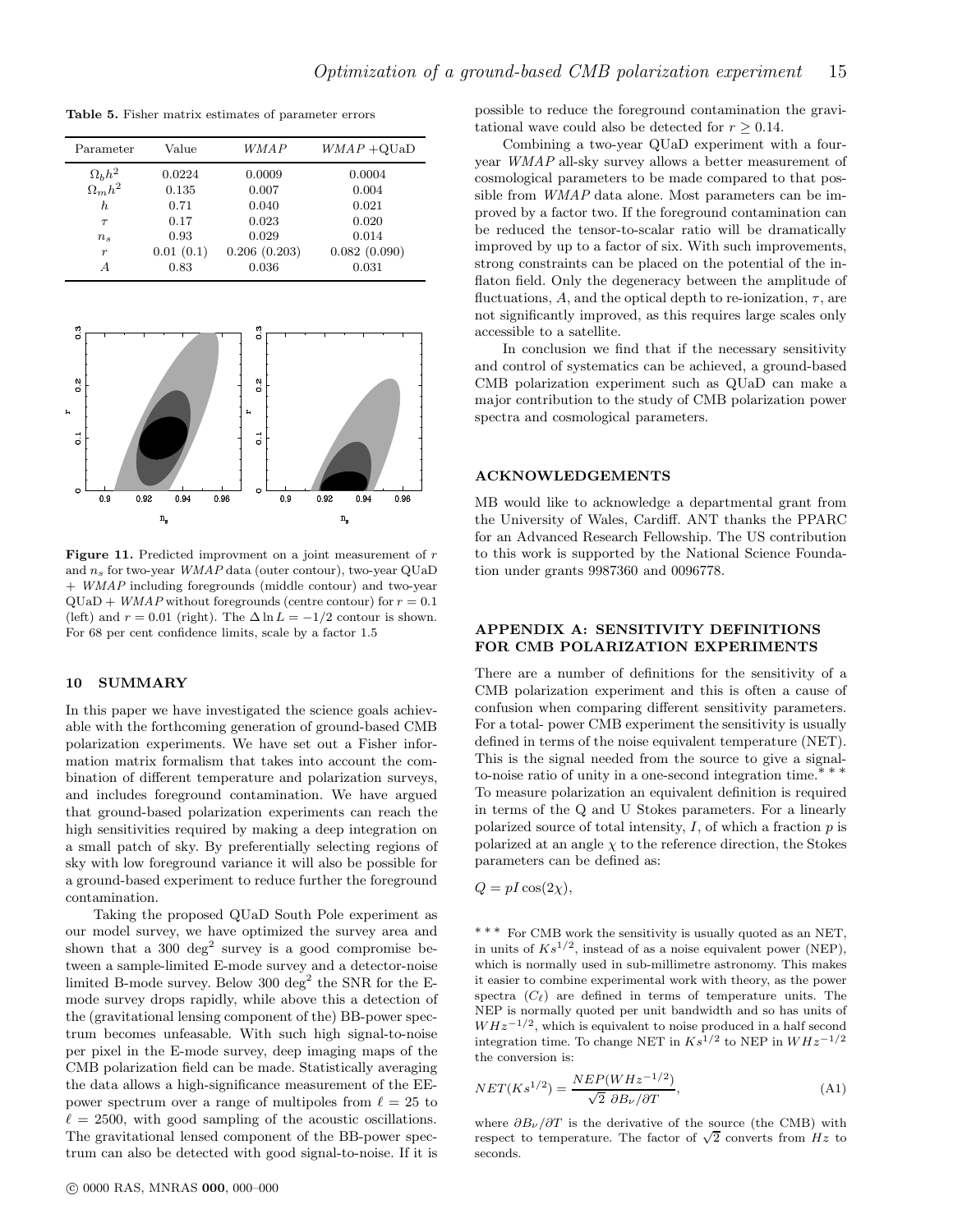$$
U = pI\sin(2\chi). \tag{A2}
$$

If we orientate the axis of the reference system so that it is aligned with the polarization angle of the source  $(\chi = 0)$ then we have  $U = 0$  and  $Q = pI$  so that Q gives the total polarized intensity. We can then define the polarization sensitivity, NEQ, as the polarized signal from the source needed to give a signal-to-noise ratio of unity in a one-second integration time for a source with a polarization angle aligned with the reference direction of the measurement.

For QUaD, the polarized measurements will be made with pairs of polarization-sensitive bolometers (PSBs). The two bolometers in a PSB pair are sensitive to orthogonal polarization states of the incoming radiation. The intensity measured by the co-polar  $(x)$  and cross-polar  $(y)$  device is given by (Jones et al. 2003):

$$
I_x = \frac{1}{2}(I + Q),
$$
  
\n
$$
I_y = \frac{1}{2}(I - Q),
$$
\n(A3)

in a reference system aligned with the polarization angle of the source. The total intensity is found by adding the two bolometer outputs and the Q Stokes parameter is found by differencing the outputs.

For a bolometer, the noise equivalent power due to photon noise (NEP) is given by (Lamarre 1986):

$$
NEP^2 = 2h\nu P + \frac{2P^2}{m\Delta\nu} \tag{A4}
$$

where is  $m$  is the number of polarization states detected  $(m)$ is either 1 or 2). For a single PSB,  $m = 1$ , as only a single polarization state is detected.  $P$  is the power in a band of width  $\Delta \nu$ :

$$
P_{\nu} = \eta_d \eta_t \varepsilon A \Omega B_{\nu} \Delta \nu,
$$
\n(A5)

where  $A\Omega$  is the throughput of the system,  $\varepsilon$  is the emissivity of the source and  $B_{\nu}$  is the intensity of the radiation that would be emitted from a perfect black body. The total efficiency of the system is  $\eta = \eta_d \eta_t$ , where  $\eta_d$  is the detector efficiency and  $\eta_t$  is the instrument efficiency. We assume that a lossless PSB will absorb half of the incident unpolarized radiation, giving  $\eta_d = 1/2$ . The NET due to photon noise in each PSB from the unpolarized background radiation is therefore:

$$
NET_s = \frac{(2h\nu P + 2P^2/\Delta\nu)^{1/2}}{\eta_d\eta_t \ \partial B_\nu/\partial T},\tag{A6}
$$

where the factor of  $\eta_d \eta_t$  is needed to convert from the noise at the detector to the signal required at the source, as only a fraction of the radation from the source will be absorbed by the PSB.  $\partial B_{\nu}/\partial T$  is the derivative of the source intensity with respect to temperature and converts from an NEP to an NET. Equation (A6) gives the NET for a measurement of the temperature of the CMB with a single PSB.

In order to measure the polarization we require a pair of PSBs. The temperature sensitivity of a PSB pair can be obtained by averaging the two outputs so that:

$$
NET_{pair} = NET_s/\sqrt{2}.
$$
 (A7)

 $NET_{pair}$  is exactly the NET that would be obtained if a single normal (not polarization sensitive) bolometer had been used. For a measurement of  $Q$ , the two outputs are *differ*enced so that:

$$
NEQ = \sqrt{2}\eta_d NET_s = \frac{NET_s}{\sqrt{2}}.
$$
\n(A8)

An important point to note is the factor of  $\eta_d$  in this expression. This is because we are now measuring the signal from a polarized source, so the factor of  $\eta_d$  which was needed in equation A6 to find the noise for a measurement of the total power is no-longer required. All of the polarized radiation is absorbed by a single PSB when it is correctly aligned with the polarization angle of the source.

When defining the sensitivity of a PSB it is therefore important to state whether a sensitivity is an NET for a single detector, an NET for a pair of detectors, or an NEQ for a pair of detectors. The expression for the pixel noise given in Section 3 will depend on the sensitivity definition used:

$$
\sigma^2 = \frac{NET^2 \Theta^2}{t_{obs} N_{PSB} \Omega_{pix}^2}.
$$
\n(A9)

If the NET is for a single PSB (as in Table 2),  $N_{PSB}$  is the total number of PSBs. If the sensitivity is given as an NEQ for a PSB pair,  $N_{PSB}$  is the number of pairs.

#### REFERENCES

- Baccigalupi C., 2003, New Astron. Rev., 47, 1127
- Bennett C. L. et al., 2003, ApJ, 148, 97
- Benoit A. et al., 2003, A&A, 339, L19
- Bond J. R., Efstathiou G., Tegmark M., 1997, MNRAS, 291, L33- L41
- Bunn E. F., 2002, Phys.Rev.D, 65, 043003
- Church S. E., et al., 2003, New Astron. Rev., 47, 1083
- Efstathiou G., Bond J. R., 1999, MNRAS, 304, 75
- Finkbeiner D. P., Davis M., Schlegel D. J., 1999, ApJ, 524, 867
- Giardino G., Banday A. J., Grski K. M., Bennett K., Jonas J. L., Tauber J. 2002, A&A, 387, 82
- Guzik J., Seljak U., Zaldarriaga M., 2000, Phys.Rev.D, 64, 043517
- Lay O. P., Halverson, N. W., 2000, ApJ, 543, 787
- Hobson M. P., Jones A. W., Lasenby A. N., Bouchet F. R. 1998, MNRAS, 300, 1, 29
- Hobson M. P., Magueijo J., 1996, MNRAS, 283, 4, 1133
- Hoffman M. B., Turner M. S., 2001, Phys.Rev.D, 64, 2, 023506
- Hu W., 2001, Phys.Rev.D, 65, 023003
- Hu W., White M., New Astron., 2, 323
- Jaffe A. H., Kamionkowski M., Wang L., 2000, Phys.Rev.D, 61, 083501
- Jones W. C., Bhatia R., Bock J. J., Lange A. E., 2003, in Phillips, T. G., Zmuidzinas, J., eds, Proc. SPIE, 4855, 227
- Kamionkowski M., Kosowsky A., Stebbins A., 1997, Phys.Rev.D, 55, 7368
- Kaplinghat M., Knox K., Song Y., 2003, Phys. Rev. Lett., 91, 24301
- Keating B., Timbie P., Polnarev A., Steinberger J., 1998, ApJ, 495, 580
- Kesden M., Cooray A., Kamionkowski M., 2002, Phys.Rev.Lett, 89, 1, 011304
- Knox L., Song S., 2002, Phys.Rev.Lett, 89, 1, 011303
- Kogut A. et al, 2003, ApJ, Suppl., 148, 161
- Kovac J., Leitch E. M., Pryke C., Carlstrom J. E, Halverson N. W., Holzapfel W. L., 2002, Nat, 420, 772
- Lamarre J., 1986, Applied Opt., 25, 870
- Leach S. M., Liddle A. R., 2003, Phys.Rev.D, 68, 123508
- Lewis A., Challinor A., Turok N., 2002, Phys.Rev.D, 65, 2, 023505
- Maino D., et al., 2002, MNRAS, 334, 1, 53
- Montroy T. et al., 2003, New Astron. Rev., 47, 1057
- Seljak U., Zaldarriaga M., 1996, ApJ, 469, 473